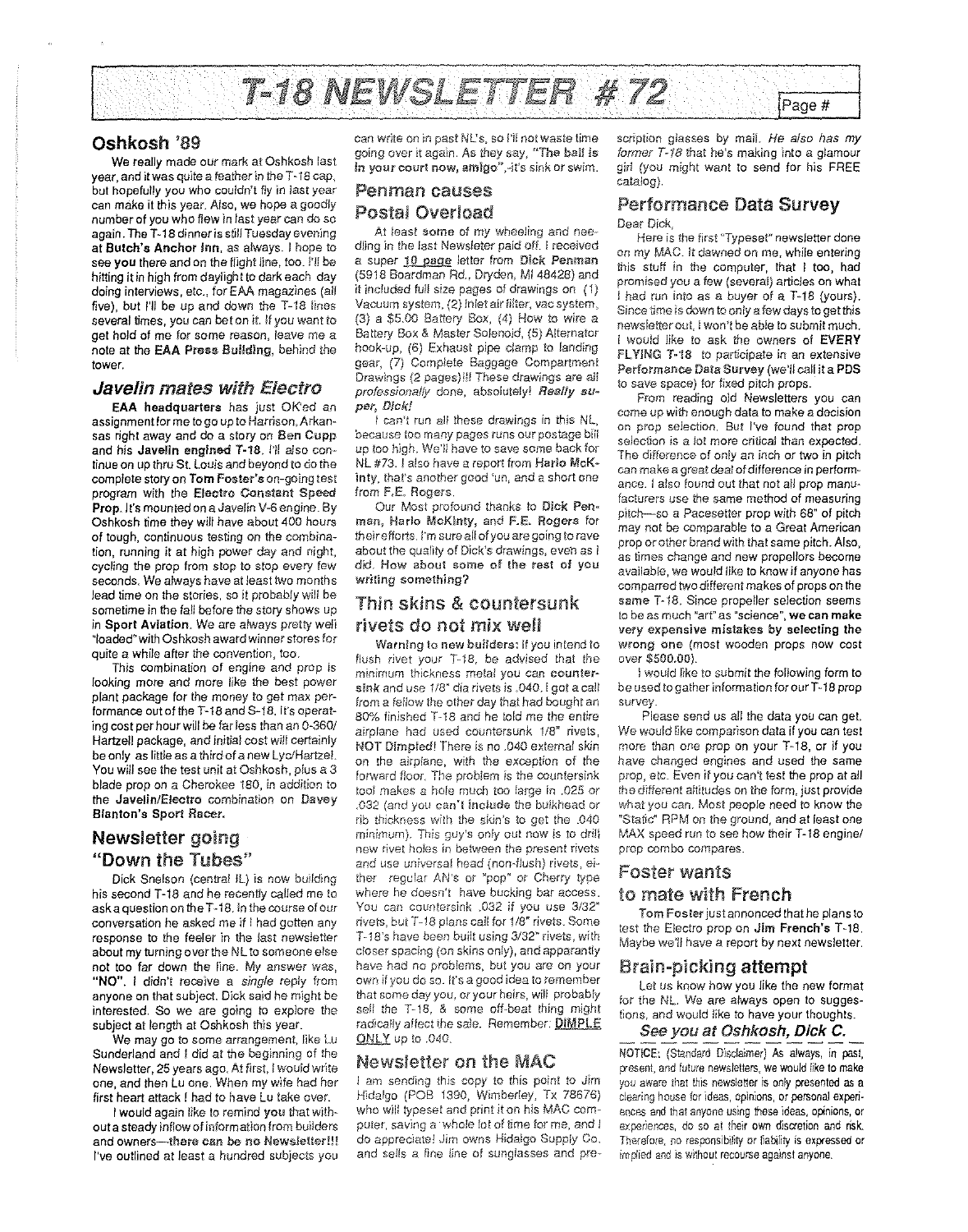

# T-18's Descend on Texhoma

We had 13 beautiful T-18's gracing the parking ramp at Texoma Lodge this year (June 3, 4, 5, 1989), and all present really had a super time.

The weather was a real problem this year. We had strings of really vicious thunderstorms that ran from the eastern slope of the Rockies, down thru the Texas panhandle, into a wide belt that took in Central and North Texas, swinging up NE thru Oklahoma, Arkansas, Missouri, Illinois and on up the Ohio valley. Getting through some of these situations ranged from pretty iffy to impossible.

The weather over nothern Arkansas was the source of one big dissappointment to us. We had hoped to see Ben Cupp's V-6 powered T-18 in the flesh, but he couldn't make it.

## John Walton's T-18 arrives

We did have one surprise, tho', that made up for it. Wendell Green, who lives in Argyle (Tx) between Ft. Worth and Denton, arrived in the early afternoon Saturday with his precious jewel-John Walton's former T-18 that he had bought just a few days back. As a matter of fact, he had just checked out in it the previous day. After three takeoffs and landings he brought it home. *I thought we were going to have to stop drill his cheeks to restrain that grin* of *his when he arrived.* 

Wendell is a TWA pilot and has been looking all over the country for the last 2 to 3 years to find a flying T~18. He bought a set of plans over 15 years ago and made a start on a T-18, but other things interfered. But, he never lost the thirst for one. He got Gary Green to fly with him and evaluate his technique. Gary said he found very little to pick on. He had to leave about 5 PM and go back home, and had planned to return Sunday morning.

## Huge Thunderstorm hits Texhoma

Saturday night was a real bummer. Huge thunderstorms brewed up (over 70,00 feet) just about 40 miles west of Texhoma, and strung a path of high wind, big hail, and torrents of rain (4 to 5 inches) for 100 miles to the east! The lodge ramp escaped the hail and 80 mph winds, but I was scared to go look the next morning. A second wave of weather followed the first at 4 AM, it lasted about 5 hours, then cleared off & went to high overcast.

Getting in to Texhoma seemed to depend on the time factor. Bill Hall, from Russellville, Ark., was the first to arrive on Friday. Jim Palne of Dayton (OH) came soon after, along with Jim French from Wimberley (TX). Gary Green (TX) was next to show, and then Leroy Holt (OK). Eddie Eiland (Dallas) again flew his Sonerai II in Friday. Jim Palne was enroute to San Francisco to visit his daughter on his vacation, so had to leave early Saturday morning to get thru the thunderstorm areabefore they built up in the PM.

# Bad Weather Forces T-18er's to Divert

Tom Kerns, Ed Ludke and Bob Ryan got a late start Friday, and by the time they got down in the area there was weather-so they diverted to Ardmore, OK, where they picked up a car and came on in. They went back and picked up their airplanes early Saturday. Harlo McKinty had the same problem, only farther west at Lawton, OK, so he too, drove in to Texhoma, retreiving his airplane the next morning.

Gary Cottner, from Tulsa, was the next arrival followed by **Dave Eby** (Wichita Falls, TX). Gary Holt was last to arrive Saturday.

# Crook leaves Peppard's T·18 in Dallas, Mob arrives by Car

John Crook (Dallas) had to leave Vern Peppard's T-18 at Dallas, as they didn't quite get through with the annual. Bobby Collard & wife also drove up from Dallas. Bobby's T~18 could fly by next spring-he was hoping to see Ben Cupp's V~6 powered bird. Builder AI Pereira from Austin also drove in.

Besides the ones that flew in, we had several builders that drove in. John Mihaila & wife (Wichita Falls, TX) had to drive in, as his newly completed T-18 only has 5 hours on Itto date. He also brought "Stash" Simpson & wife with them. Stash's T-18 should be flying by next summer or late spring. James Borg (Minneapolis) rode down with Tom Kern< His T-18 has been flying for some time<

## Doctor Amputates Back!

Dr. & Mrs. Bud Payne (Austin) also drove in. Bud's T-18 *was* a round back, but he removed the round back and replaced it with standard T-18 components, He, too, might fly by summer next year. Roger Dengler (DFW) and family drove up to see the airplane he sold to Bob Ryan when it was about 80 to 90% complete. He was impressed with the way It finished out. Ft. Worth builder Ken Morgan and wife also drove in and thoroughly enjoyed themselves.

# T-18er's Forced to Take Hour-long Ride on Boat!

We had an unexpected diversion on Sunday afternoon when Bob and Peggy Cutter (who share a hangar for their Swift with us at Addison) saw the T-18's flYing around while they were docked at the Marina with their big 50 foot cabin cruiser. They paged me and nothing would do, but load the boat up with T-18ers and their wives and take an hour cruise. !t was a delightful break and throughly enjoyed by all.

# Award Winning Documentary Available

We again have a video we made, andif any of you would like to add it to your collection we'll send it to you for cost (\$8.00 ppd). There's "nothing" on it very educational-except for

the interviews with Toms Kerns, Harlo McKinty, Wendell Green, Bill Hall, Bob Ryan, Ed Ludke, etc.

## Shifflett shows Cavin his Cheeks!

Paul Shifflett was there again with his metal cowl, which is now finished. He showed me the cheeks (just finished) and I planned to tape it later when the light was better, but I slipped up and didn't. Paul has made a step by step foto record of the project, and it would be an education to look at them. He'll probably bring the cowl and album to OSH if you'd like to see them. Maybe we can do a tape on it there.

## Last Re-union!

This wi!! probably be our last re-union at Texhoma, atieast for a while. The lodge policy is to require 2 nights minimum stay over a weekend and there is an unfair hardship for some that could only manage one overnight. Nominations for some other locations are now open.

The next location should be a place that has either easy access to a motel (with restaurant), or one within walking distance from the runway (like Texhoma). Most important, It should be a non-controlled field and not within a TCAor ARSA. Itshould have 3,000' or longer runway(s), hard surfaced. Nav radio facilities aren't essential, but nice. It should have unicom, but this is also not essential. Adequate sized parking ramp with tie down spots for 15 to 20 T-18's is needed. Fuel is not a requirement, but it shouldn't be too far away.

Several spots in Oklahoma have been suggested already: Mushogee, Shawnee, Ardmore, Durant, Okmulgee-to name a few. There are also several other state parks in OK that have nice airports-Arrowhead, Fountain Head (Eufala), Grand Lake, etc. There's also a fancy place called Shangri-La on Grand Lake that caters to conventions.

In eastern Kansas there's Chanute, Coffeyville, and Independence. In western Kansas there's Liberal, Dodge City, Garden City, Hays, Pratt, etc,

In north Texas there's Gainesville, Sherman (where they hold the lAC Championships), Paris, to mention a few. We had ourfirst re-union at Temple, Tx., butthatwas a little too far south for some.

Actually, there's no one place that will suit everyone. We probably need several of these re-unions; one for Westem states, one for the Midwest, and one for the Eastem states to do it right, but it is obvious there's no easy solution.

Jim Paine (Dayton, OH) has gone to a lot of trouble to check out a State Park in Southwestern Kentucky, Kentucky Dam Village. It lies on a line between Nashville and S1. Louis, or on a line between Memphis and Indianapolis (see a fuller description later in this NL on Jim's proposal for an Oct '89 re-union). This location would be between 2-3 hours fiymg time northeast of Texhoma. It would be more convenient for some, a little less for others.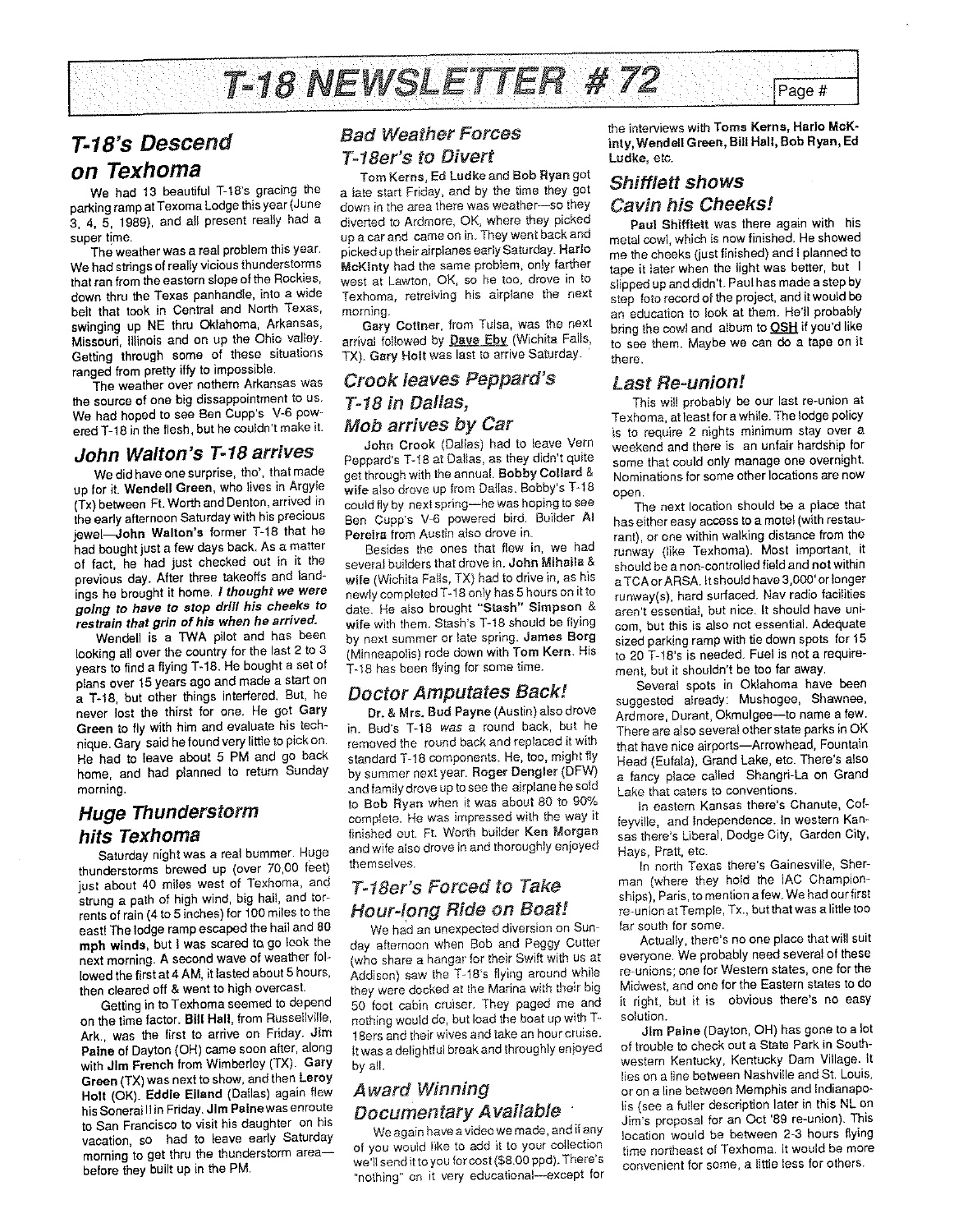HERE NOW IS THAT GREAT REPORT BY DICK PENMAN:

May 20, 1989

Dear Dick,

I'm sure I was typical of many Thorp builders. I show up at Oshkosh back in 1973, with no real intentions of building anything- $$ let alone an airplane! There was all this hustle-bustle around the T-18 tie down area and I, like so many, was attracted to that flurry of activity.

John Shinn, from Ormond Beach, FL., was giving rides. When John asked if I was interested, I wasted no time Climbing in. Incidentally, John took best T-18 that year. Well, for me, there was no turning back. My life would change from that point on. I had to have one!! Walking back to the campground that same afternoon, we stopped by the sheet metal workshop area. This enthusiastic guy, by the name of Lu Sunderland, had the attention of at least 100 people, showing them just how easy it was to hammer out wing ribs and drive rivets. Armed with all that good experience and knowledge, we were on our way to a great adventure.

However, the next 18 months would be spent entertaining myself by studying prints and practicing to drive rivets. Construction started in April 1975, but the aircraft would not fly for another 9 years. During that time I met many fine people from all over the country and learned many new skills. After overcoming typical obstacles, N199DP finally flew on May 15, 1984. The extra time I spent in wing and tail alignment paid off. The aircraft stalls straight and clean and no trim tabs are required. The only two problems to show up after the first flight were brake pedal and trim tab adjustments. I'm sure that all Thorp builders, past and present, recognize that you don't build one by yourself. It takes alot of dedicated friends and an understanding spouse. So, I would like to thank some of those people who have helped so many builders like myself. Gary Copeland, for his time and confidence in testing my ship and checking me out in it. Ny good friend, Bob Dial, for the many hours of flying, teaching me what the Thorp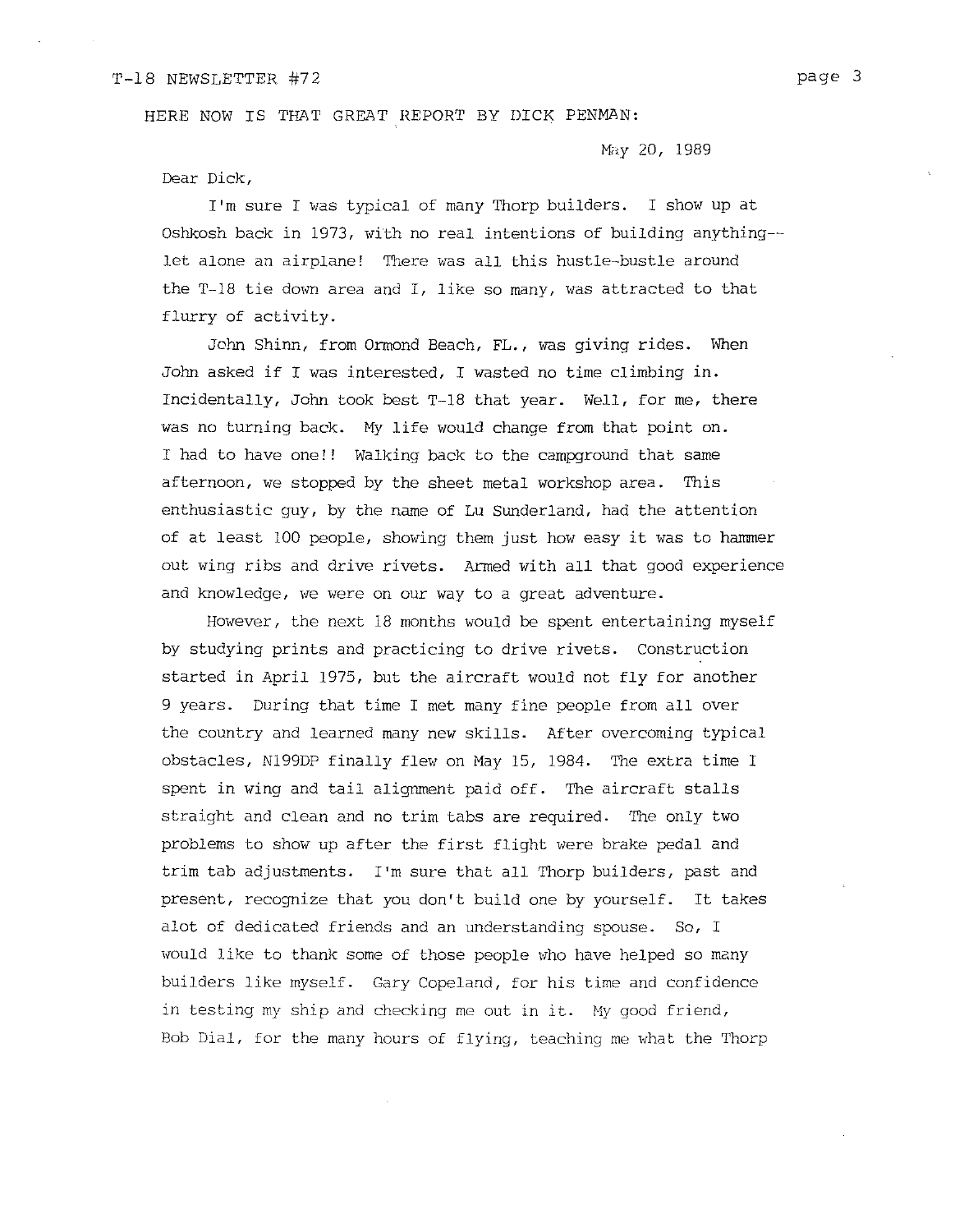#### DICK PENMAN REPORT, continued:

could really do. Also, to you, Dick, and the late Lu Sunderland for your dedication to the newsletters. Without these newsletters most of us would not have finished our aircraft. It's been a great experience building the T-18 and exciting each time I fly it.

I am sending along some drawings that may help out some new builders; baggage compartment, tail pipe hangers, battery box, vacuum hook-up and alternator wiring hook-up.

Best regards,

Best regards, Dick Penman **ENA 6036B** 

5918 Bordman Rd. Dryden, MI 48428

Dick, I was absolutely overwhelmed when I received your letter and all those beautiful drawings. (I still am).We are all truly in your debt for those drawings and I'm sure all of the T-18ers join me in expressing their deep and sincere thanks for your efforts. They are really professional quality. Hopefully they will stimulate others to do some of the same. Again, Dick, a million thanks!

I was also delighted with the new format for the NL that JIM HIDALGO did on his computer. It was really an eye opener for me to see what you can do with a computer.If you,too, are pleased with it, how about sending a post card with your comments?

Since Jim was able to condense the 10 pages of handwritten material I sent him into two pages we now have space for all of Dick Penman's drawings in this NL......Also LYLE TRUSTY sent me an excellent multi-page report on his airplane since I wrote the material on page 1 and 2. I also got a detailed report from RARLO McKINTY en his new bird, a report and drawing from F. E. ROGERS, and a letter from MONROE MAXHEIMER, who also sent in some excellent drawings of how he is installing the JAVELIN V-6 engine and attaching the motor mount to the fuselage, so I already have material for NL #73....but, PLEASE, don't lean back on your thumbs and not send YOUR report, just because we have enough material on hand for another NL.

Since I have a little extra space on this page, I guess this is a good time to tell you about a trip I just got back from, an assignment from HQ to go up to Harrison, AR, and do a story on BEN CUPP's V-6 powered T-18, and then over to Wichita, KS, where I was to meet TOM FOSTER, who was bringing one of the LECTRO props over to put on DAVE BLANTON's test bed Cessna 175 first and then to put it on DAVEY BLANTON's Sport Racer for its trip to OSH. (more later in the NL on this).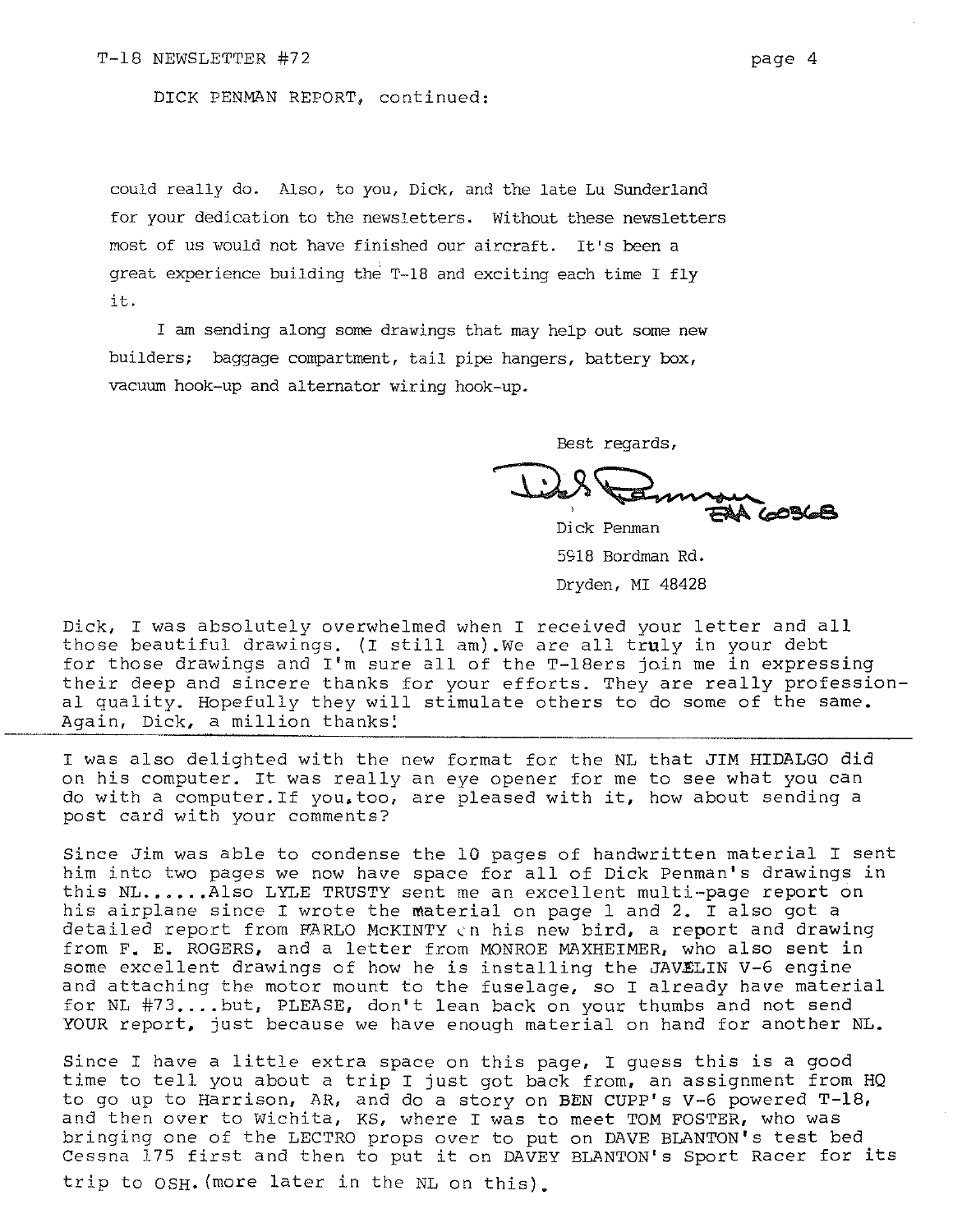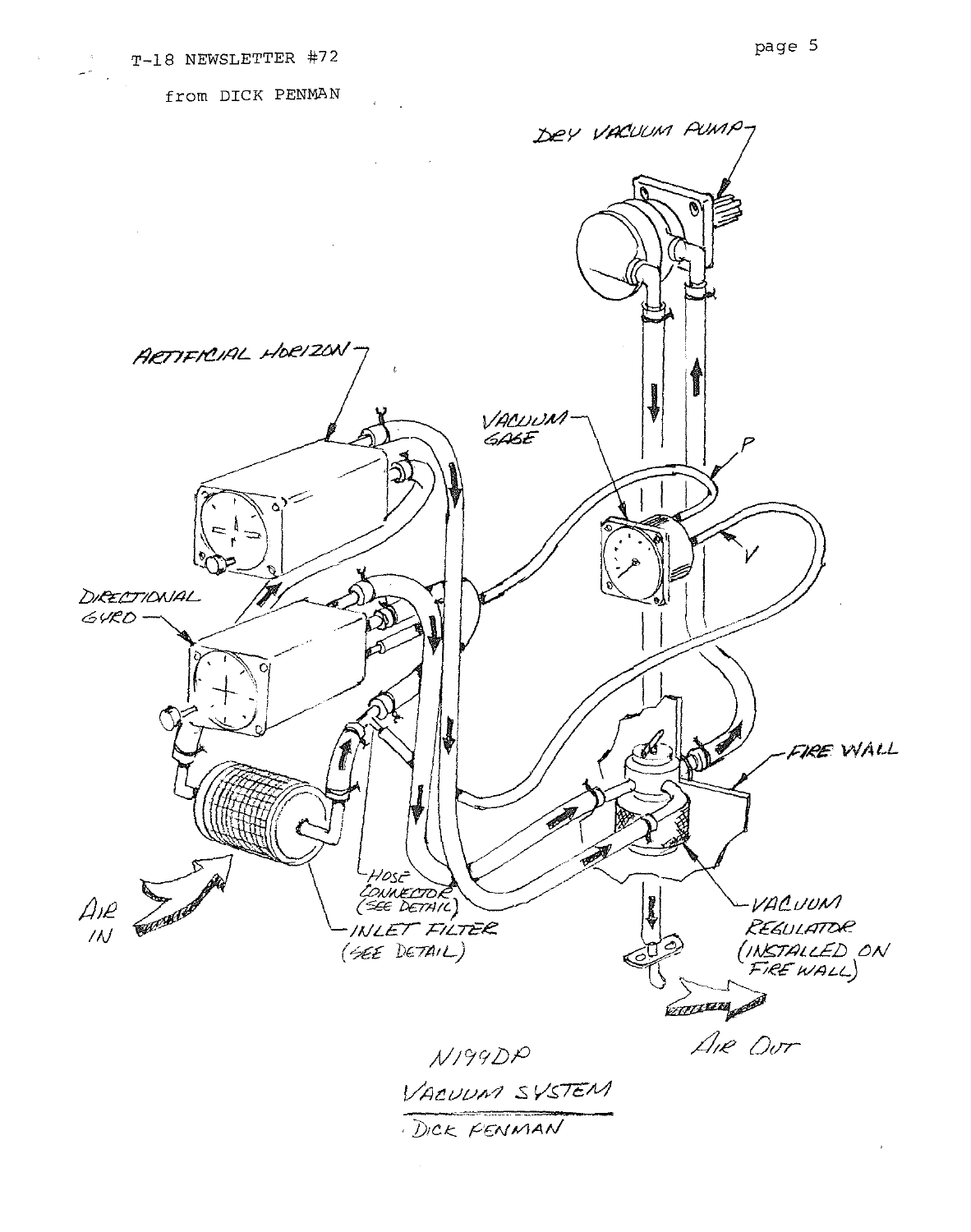from DICK PENMAN

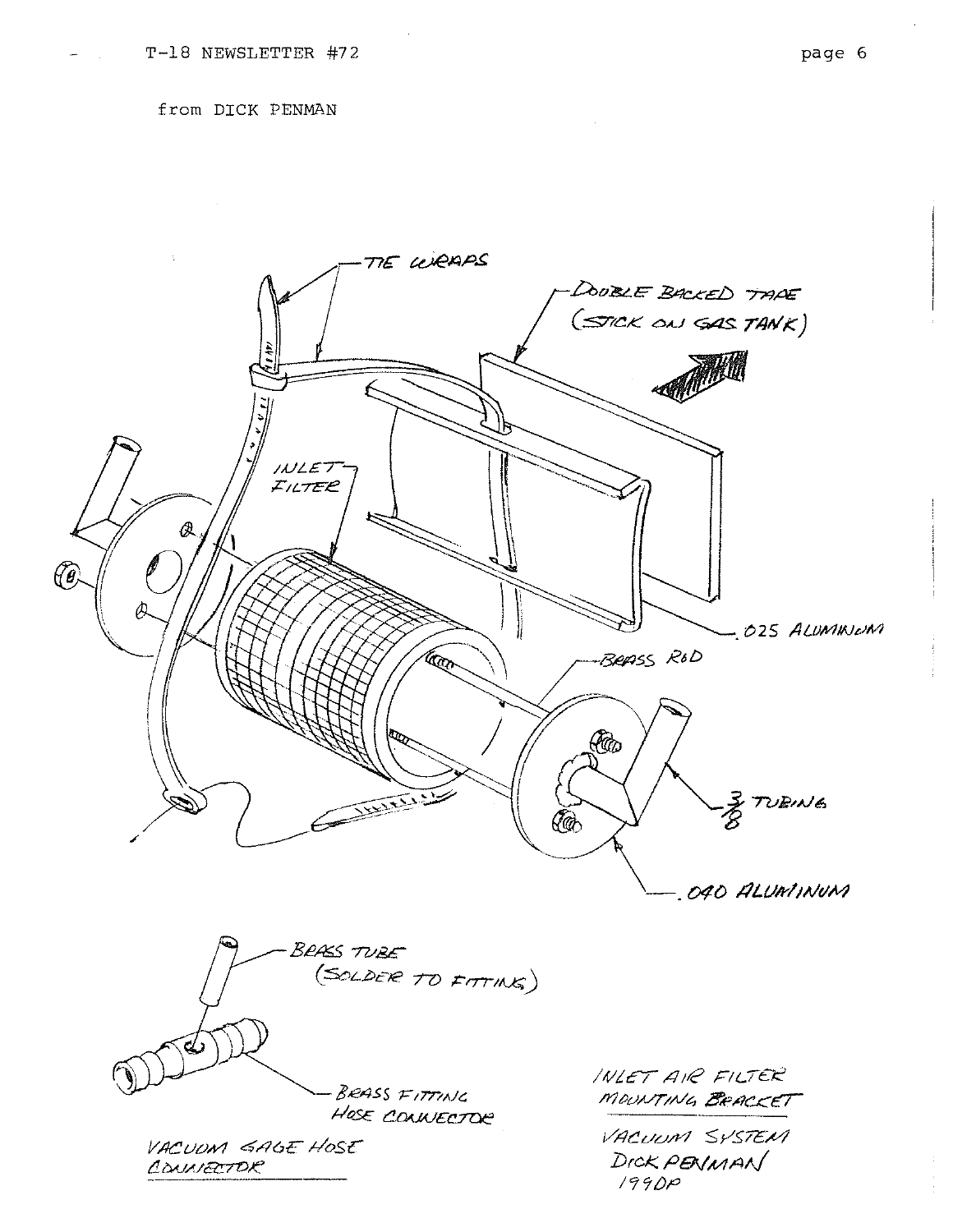from DICK PENMAN

 $\epsilon$ 



 $\epsilon$ 

 $\mathcal{N}(\mathcal{N})$  , where  $\mathcal{N}(\mathcal{N})$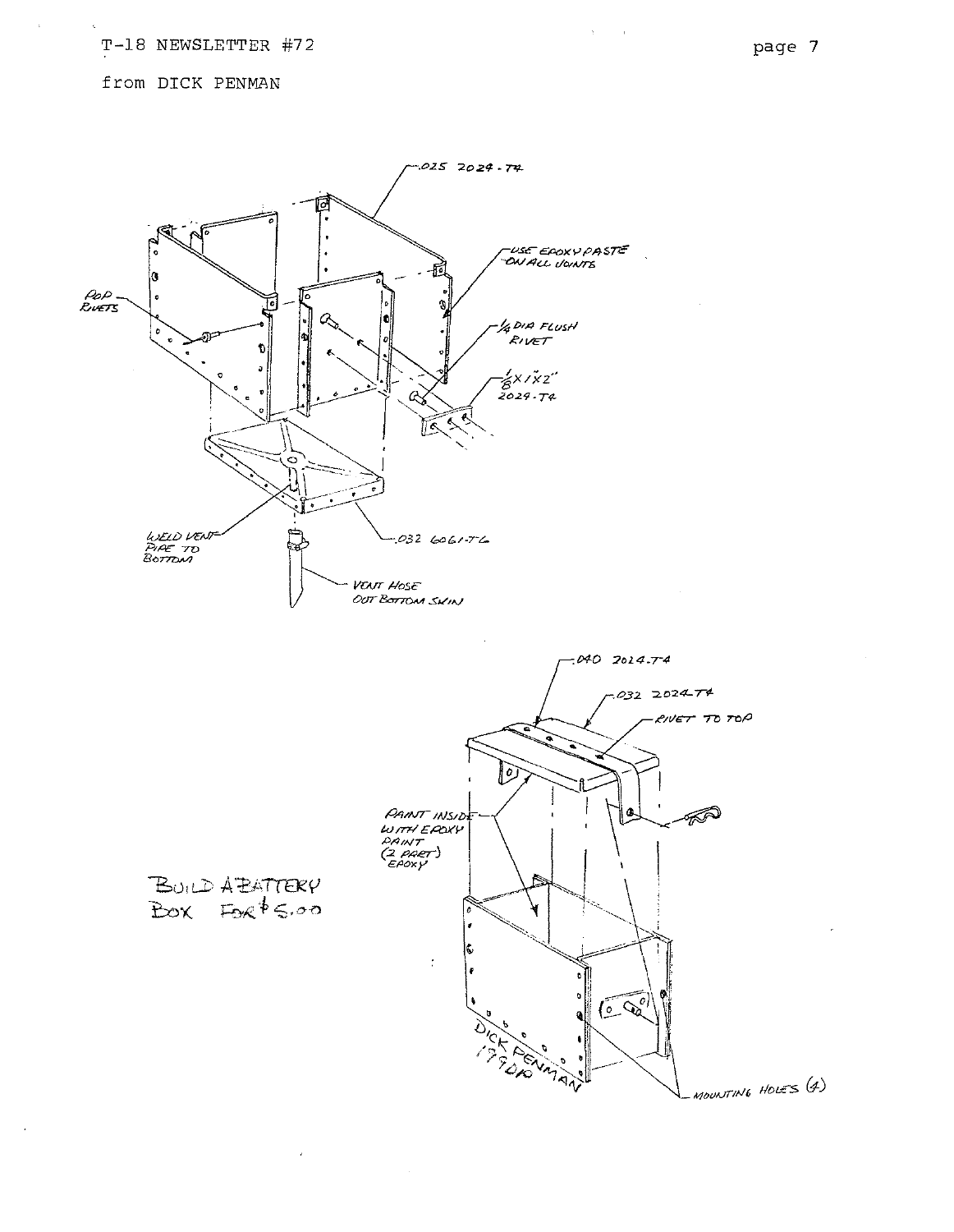

HOW TO WIRE BATTER BOX & MASTER SOLENDID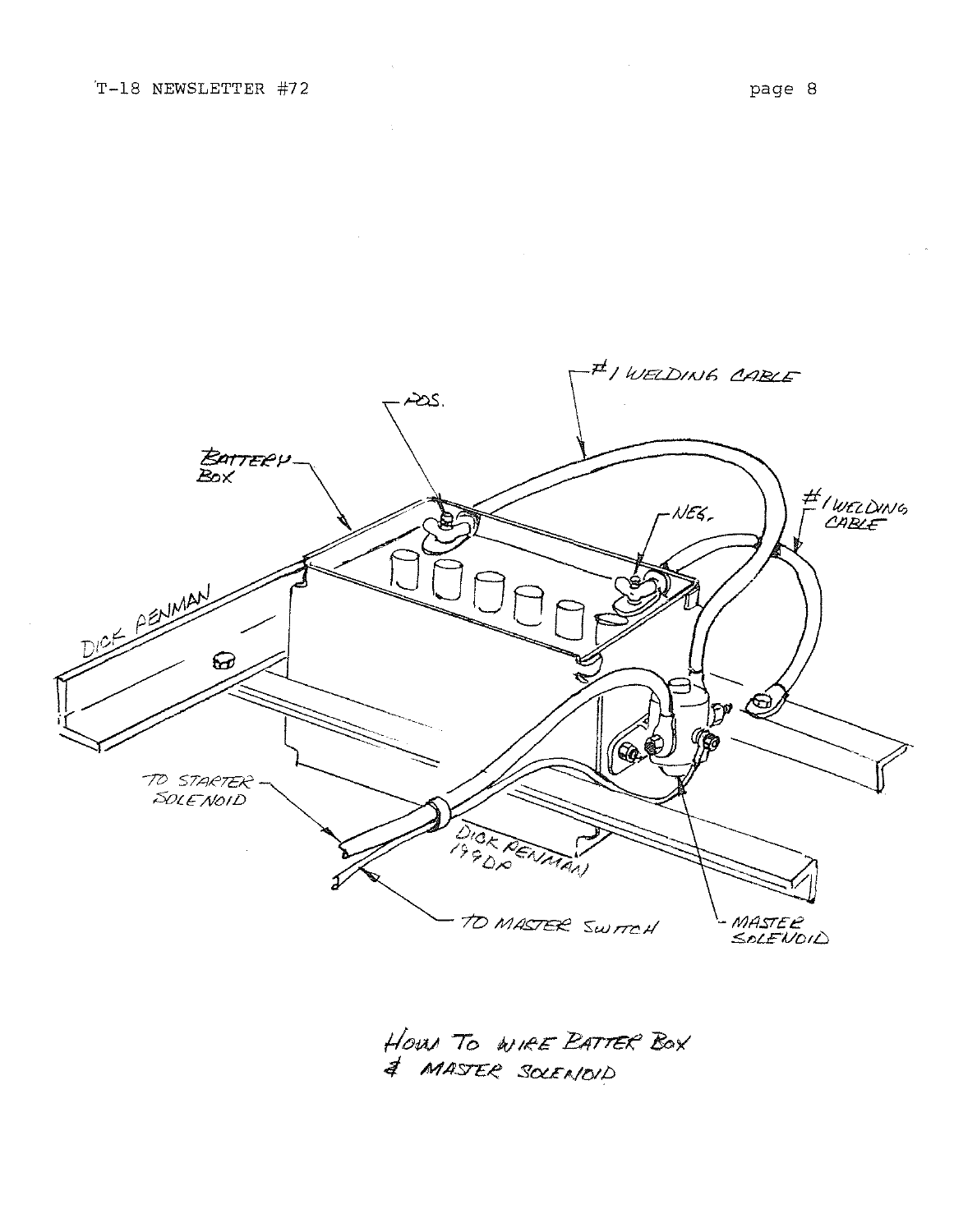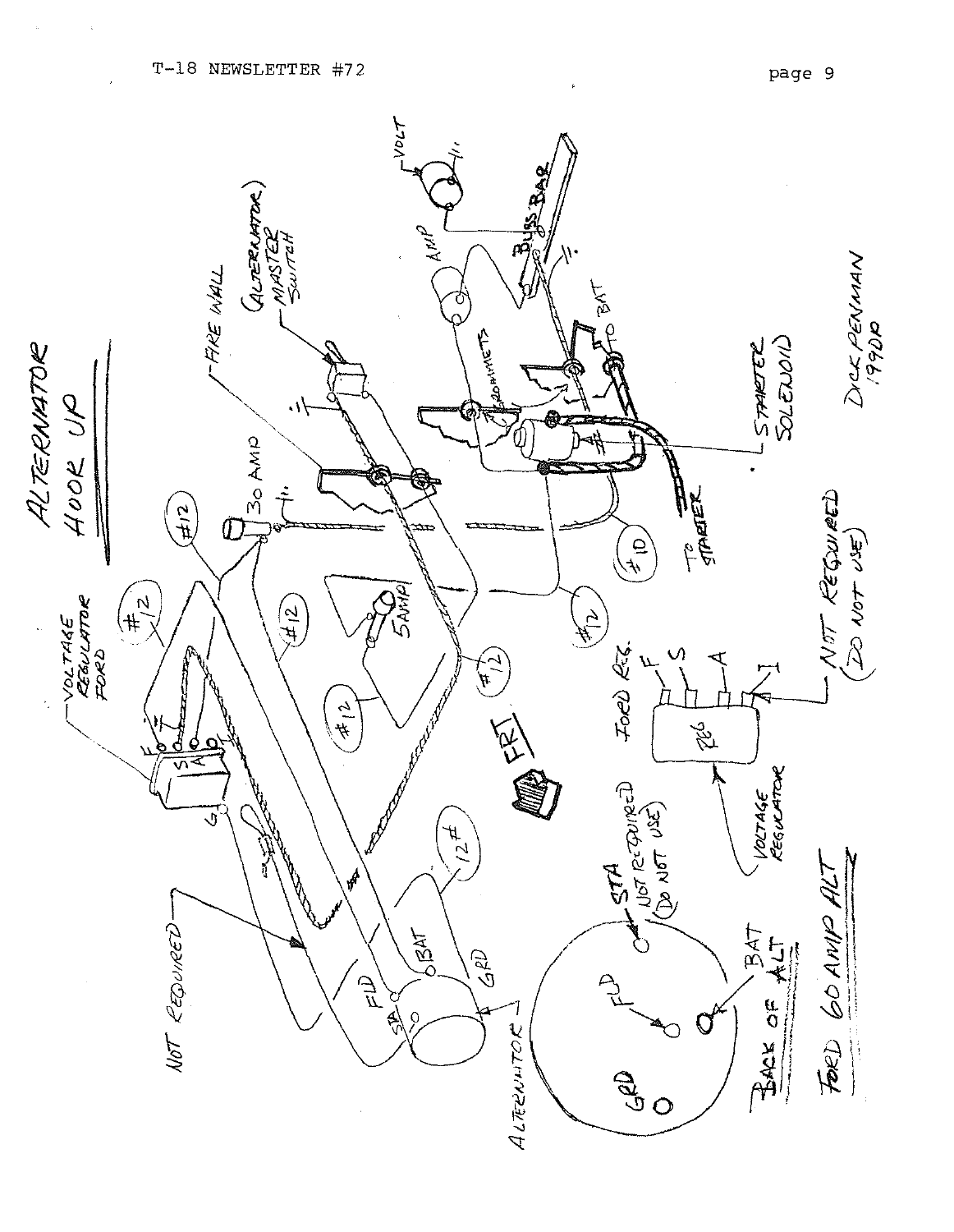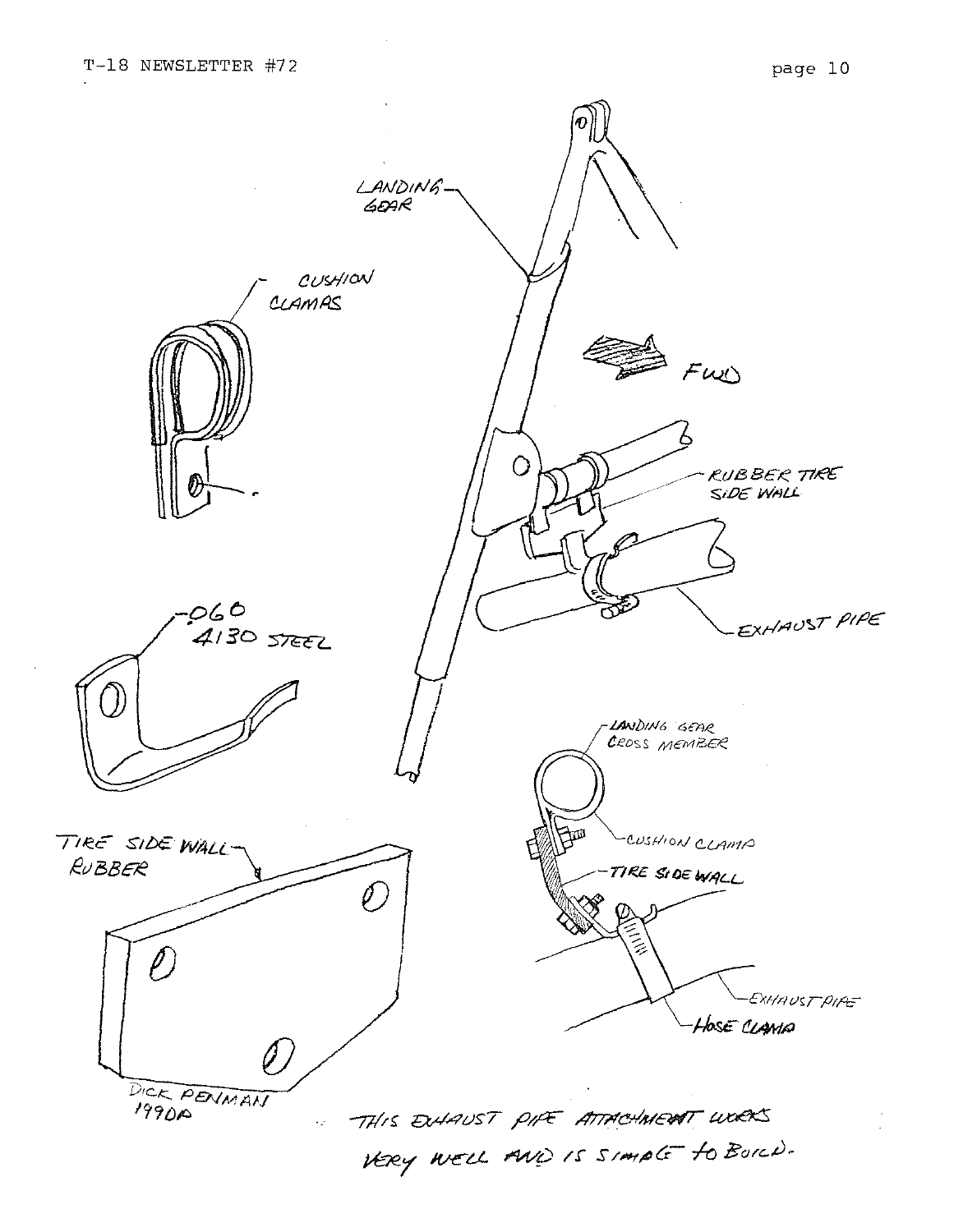T-18 NEWSLETTER #72



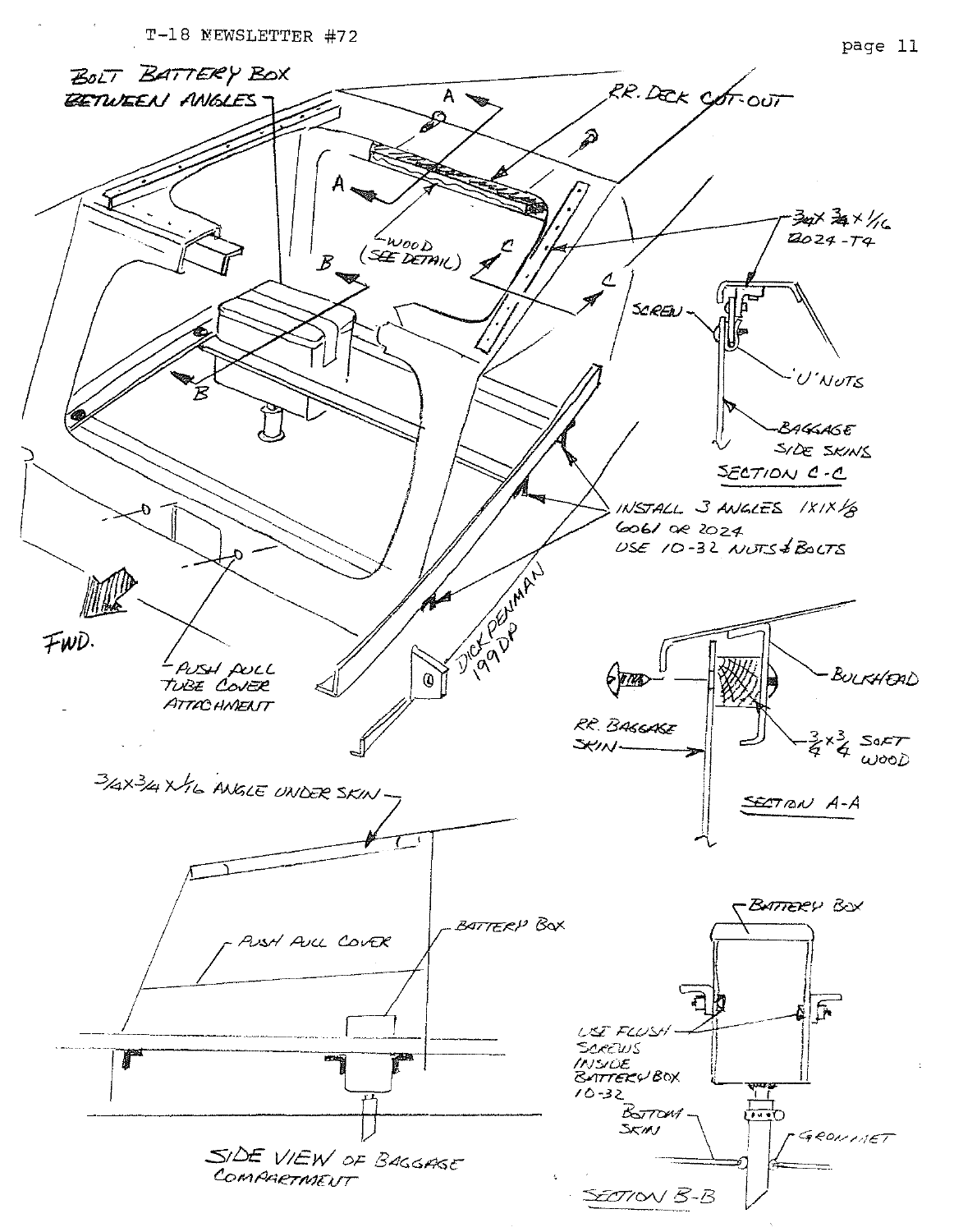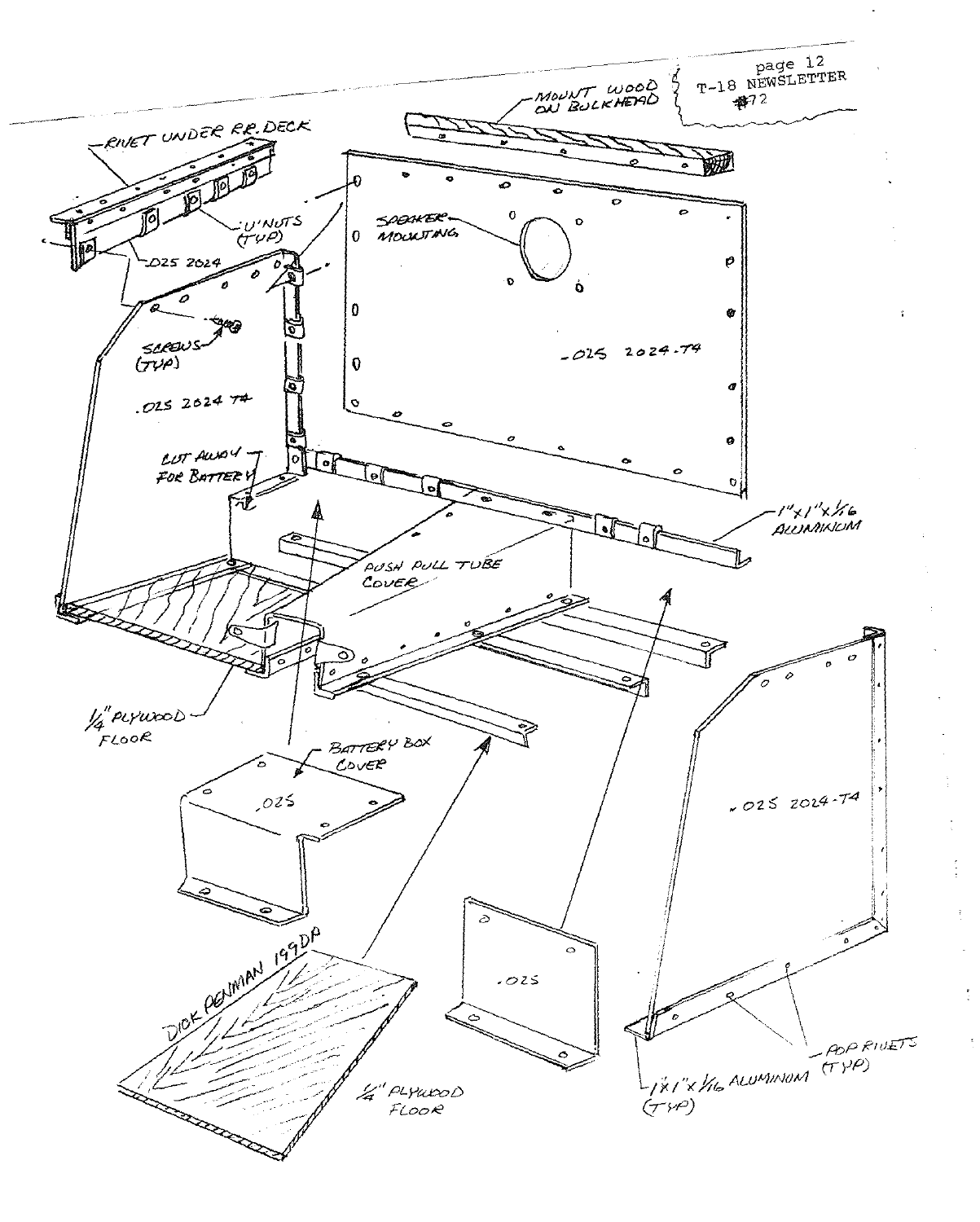--+ I It's always a delight to hear of a new T-18 taking to the air and here is TOM OSTENDORF's story of his brand new bird.

DICK CAVIN, 21 JUNE 89

i

I'M WAITING FOR INSPECTION OF N54266 S-18 SERIAL # 42 I STARTED BUILDING IN DEC.86.

I DIDN'T ENCOUNTER ANY MAJOR PROBLEMS DURING CONSTRUCTION, BUT THE CANOPY TOOK SOME MODIFICATION OF THE FRAME AND LONGER SKIRT AROUND THE BOTTOM TO FIT.

I CONSTRUCTED THE VERTICAL FIN DIFFERENTLY. I HAVE A CAD/CAM SYSTEM AT WORK. I CREATED THE RIBS ON THE SCREEN WITH THE RIVET HOLES MARKED AND THE SPACING OF THE RIBS PER PRINT.THE CAD/CAM CAN GIVE YOU THE LENGTH OF ARCS AND SPLINES SEGMENTS WHICH MADE IT EASY TO CREATE THE FLAT LAYOUT FOR THE SKIN WITH RIVET HOLES MARKED.

I PLOTTED THE LAYOUT FULL SIZE, GLUED THE LAYOUT TO THE FLAT SKIN MATERIAL, AND CENTER PUNCHED THE HOLES THRU THE POINTS ON THE DRAWING.

AFTER DRILLING THE HOLES, IT WAS EASY TO MAKE THE HOLE TEMPLATES BY TRANSFERING THE HOLES THRU THE SKIN. BY MARKING THE RIVET CENTER LINE ON THE RIBS I COULD WRAP THE TEMPLATE AROUND THE RIBS, CLAMP AND PUNCH THE HOLES AS PER STANDARD THORP METHODS.

I HAVE BEEN TAKING SOME DUAL WITH JIM PAINE IN N747JP GETTING READY TO FLY. JIM OFFERED TO DO THE FIRST FLIGHT AND I TOOK HIM UP ON THE OFFER. JIM KEEPS HIS PLANE AT THE NEW CARLISLE, OHIO AIRPORT WHERE I HAVEBUILT A HANGBR.

I'M ANXIOUS TO FLY AND HOPE I CAN GET THE TEST TIME OFF BY OSHKOSH 89.

A PICTURE IS ENCLOSED AS PER YOUR REQUEST. HOPE TO SEE YOU AT OSHKOSH.

> TOM OSTENDORF 450 KENT **RD.**  TIPP CITY,OHIO 45371

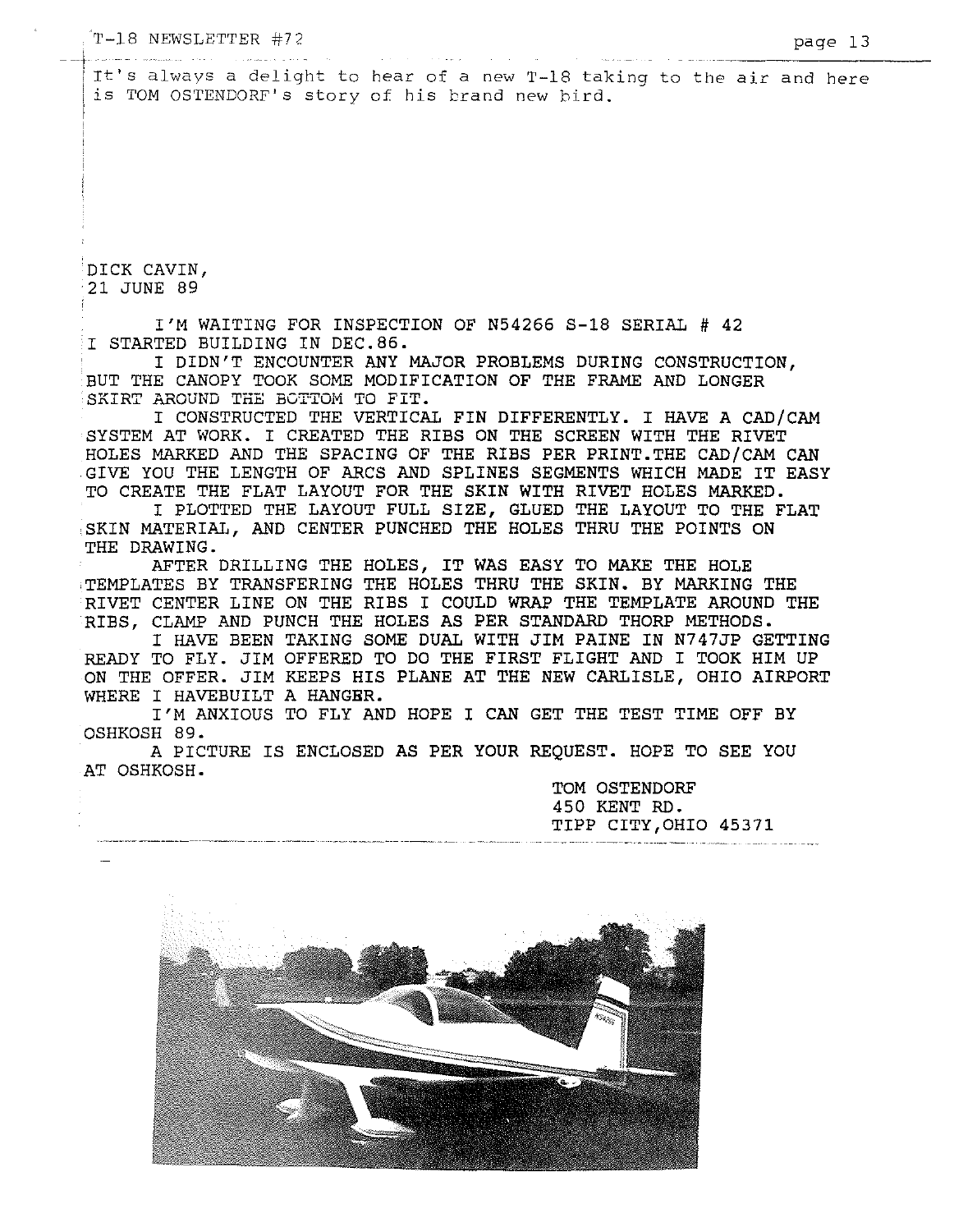$\label{eq:1.1} \frac{d\mathbf{w}}{d\mathbf{w}} = \frac{1}{\sqrt{2\pi}}\sum_{i=1}^n \frac{d\mathbf{w}}{d\mathbf{w}} \mathbf{w}_i \mathbf{w}_i \mathbf{w}_i \mathbf{w}_i \mathbf{w}_i$ 

 $\label{eq:2.1} \begin{split} \mathcal{L}_{\text{max}}(\mathbf{r}) = \mathcal{L}_{\text{max}}(\mathbf{r}) \mathcal{L}_{\text{max}}(\mathbf{r}) \,, \end{split}$ 

 $\label{eq:2.1} \frac{1}{\sqrt{2}}\int_{0}^{\infty}\frac{1}{\sqrt{2\pi}}\left(\frac{1}{\sqrt{2\pi}}\right)^{2\alpha} \frac{1}{\sqrt{2\pi}}\int_{0}^{\infty}\frac{1}{\sqrt{2\pi}}\left(\frac{1}{\sqrt{2\pi}}\right)^{\alpha} \frac{1}{\sqrt{2\pi}}\frac{1}{\sqrt{2\pi}}\int_{0}^{\infty}\frac{1}{\sqrt{2\pi}}\frac{1}{\sqrt{2\pi}}\frac{1}{\sqrt{2\pi}}\frac{1}{\sqrt{2\pi}}\frac{1}{\sqrt{2\pi}}\frac{1}{\sqrt{2\pi}}$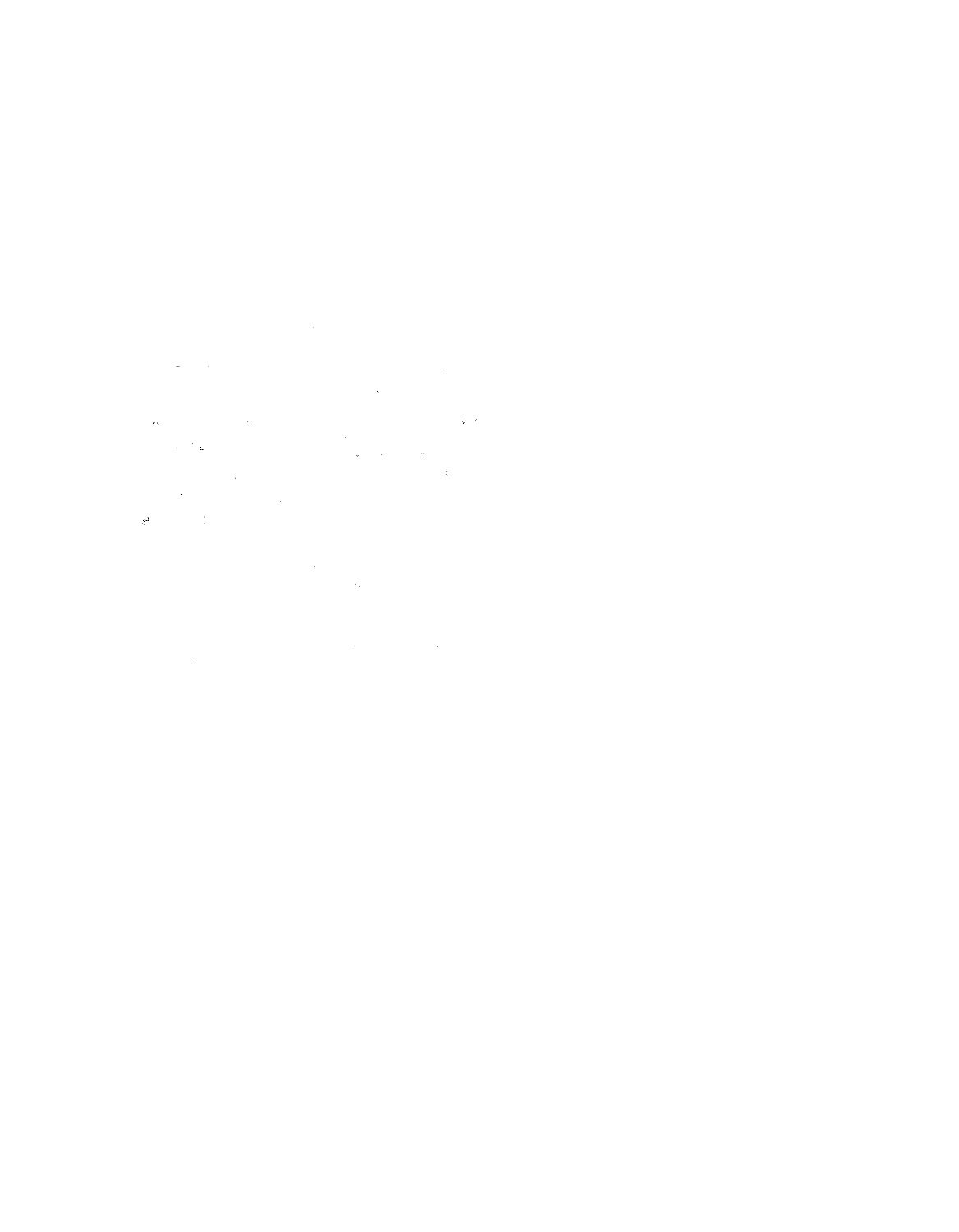Monroe Maxhimer 10202 N. 46th Ave Glendale, Az. 85302

T-18 Newsletter 10529 Somerton Dr. Dallas, Tx. 75229

**Dear Dick,** 

Enclosed is \$20. Please reinstate me on the T-18 news letter mailing list. The last news letter I received was #69. I should have been keeping you informed on the progress of my project but I am a real procrastinator when it comes to writing letters. The project is moving along, but slower than I would like. The fuselage is basically finished on the outside with the exception of hanging the engine, which I am in the process of doing now. I am using the Javelin engine (Ford 232V6) and am in the process of putting it together. I had the machine work done on it that Dave Blanton suggested, which was honing the cylinders for a .004" clearance. I also had the engine completely balanced, with the lower pulley installed on the crankshaft, to within 1/2 gram. According to the the speed shop that I dealt with, production engines are usually balanced to within 20 grams at best. Hopefully this will make a difference in the operation.

A considerable amount of time on the project was consumed in the development of the firewall attach points for the engine mount. I wanted the strongest possible mount with the least amount of weight. It took me two tries before I was satisfied with the results. Enclosed are detailed drawings of this effort. The one disadvantage of the method I used is the fact that the fuel tank must be modified, as shown in the picture, for clearance of the longeron to firewall gussets. If anyone is interested in further discussion on this mounting method they can call me at 602-939-4064.

I am planning to spend more time on the project in the next few months in order to try to finish it by June of next year. With a little luck I may make it.

A lome R. Maximur

Thanks, Monroe, for your *very* considerable efforts in your report and the most excellent drawings you submitted. Your approach on the motor mount also looks well thought out. Your solution is the third method we've seen now, all of them different. I certainly hope both you and John popejoy will soon be flying your V-6 T-lBs. This will provide a shot in the arm for some of the builders that have gotten discouraged at the skyrocketing costs of aircraft engines. I already know of several new builders that had aircraft engines on hand, but resold them and are going to install the V-6. They felt that not only would they save quite a bundle on installation, bu<sup>t</sup> also much more in<sub>t</sub>operation.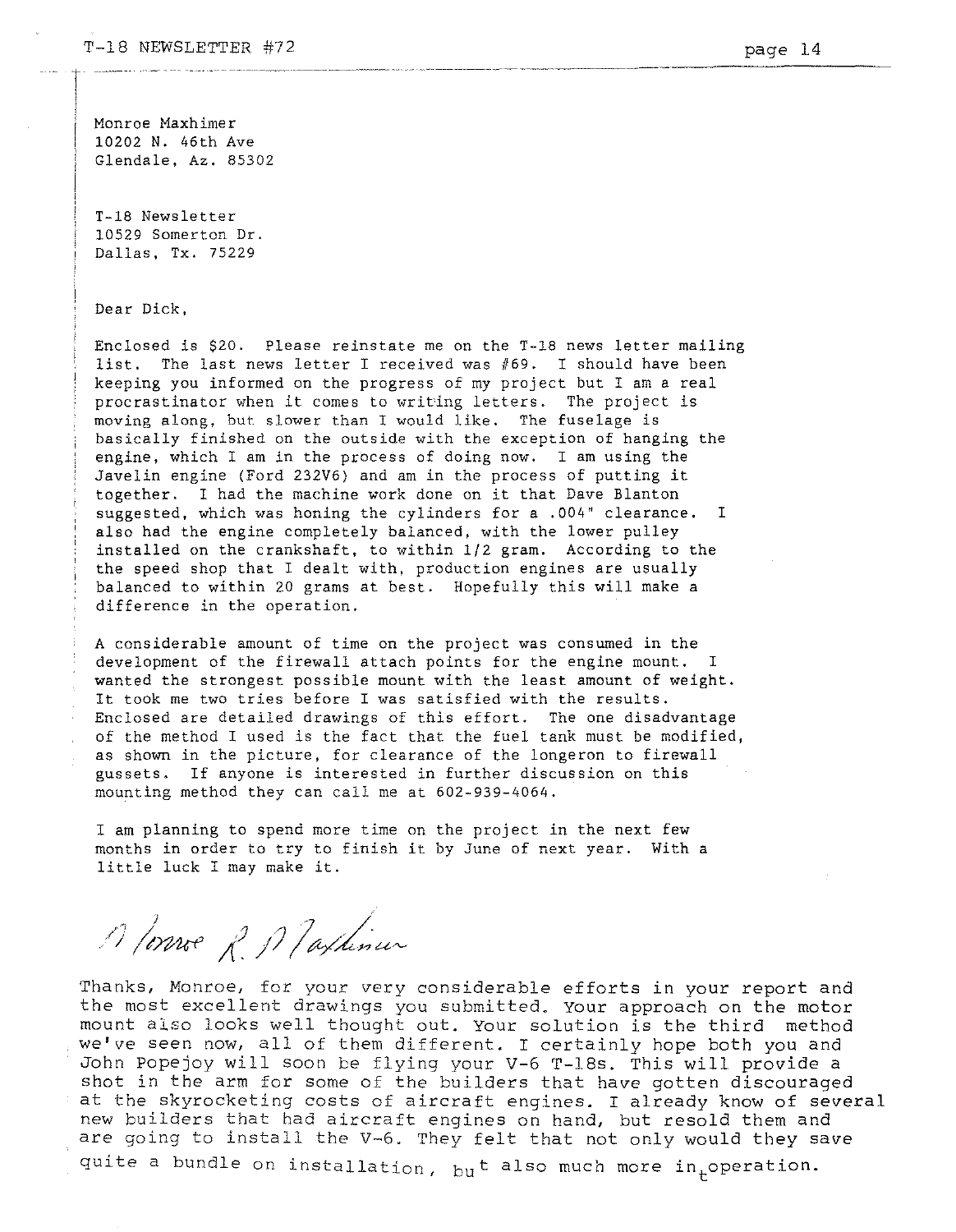A brief explanation of the four point engine mount modification.

Along with my drawings I have included portions of Drawing 515, on which I have marked the location of the bolt hole for attaching the engine mount to the firewall.

The parts that I have added are shown on rough drawing M1 and on detail drawings  $D4$  $<sub>x</sub>$   $D5$ ,  $D6$  & M2.</sub>

Gusset  $D4$  fits below the longeron at WL42.0 as shown on drawing M1 and on detail B of drawing M2. As shown on dwg  $D4$  there is a .060 joggle on this gusset to accomodate the firewall flange and cow) attach doubler.

This piece may not be necessary but I wanted to distribute the stress in this area more evenly to the skin.

Dr'awing D6 actually shows two pieces. The 4130 steel fitting and a 2024T3 spacer. The fitting rivets to the firewall and overlaps the firewall corner stiffener which runs between the two longerons. To make the overlap even without joggling the fitting I put the spacer between the firewall and the D6 fitting. The size of the spacer is shown on the D6 drawing.

To stiffen the firewall between the right and left D6 fittings I attached a 2024T3 angle (1"  $\times$  .75"  $\times$  .093"), which I made by cutting down one side of a  $1''$  x  $1''$  angle. The top of the angle is positioned at WL42.0 and extends to within .25" of the side skins.

<sup>I</sup>wanted this angle and the D5 fitting to carry torsional loads. As you can see on dwg D6 there is a 109 degree bend at the top of this fitting. The top of the bend is parallel to and coincident with WL42.0.

Fitting D5 bolts to the top flange of fitting D6 and the longeron at WL42.0. On dwg M1 is shown stiffener S1. I added this for extra insurance. It overlaps both longerons and gusset  $D4$ . Drawing M2 is to show the detail of parts in the mount area.

If any questions call me at 602-939-4064.

Monroe Maxhimer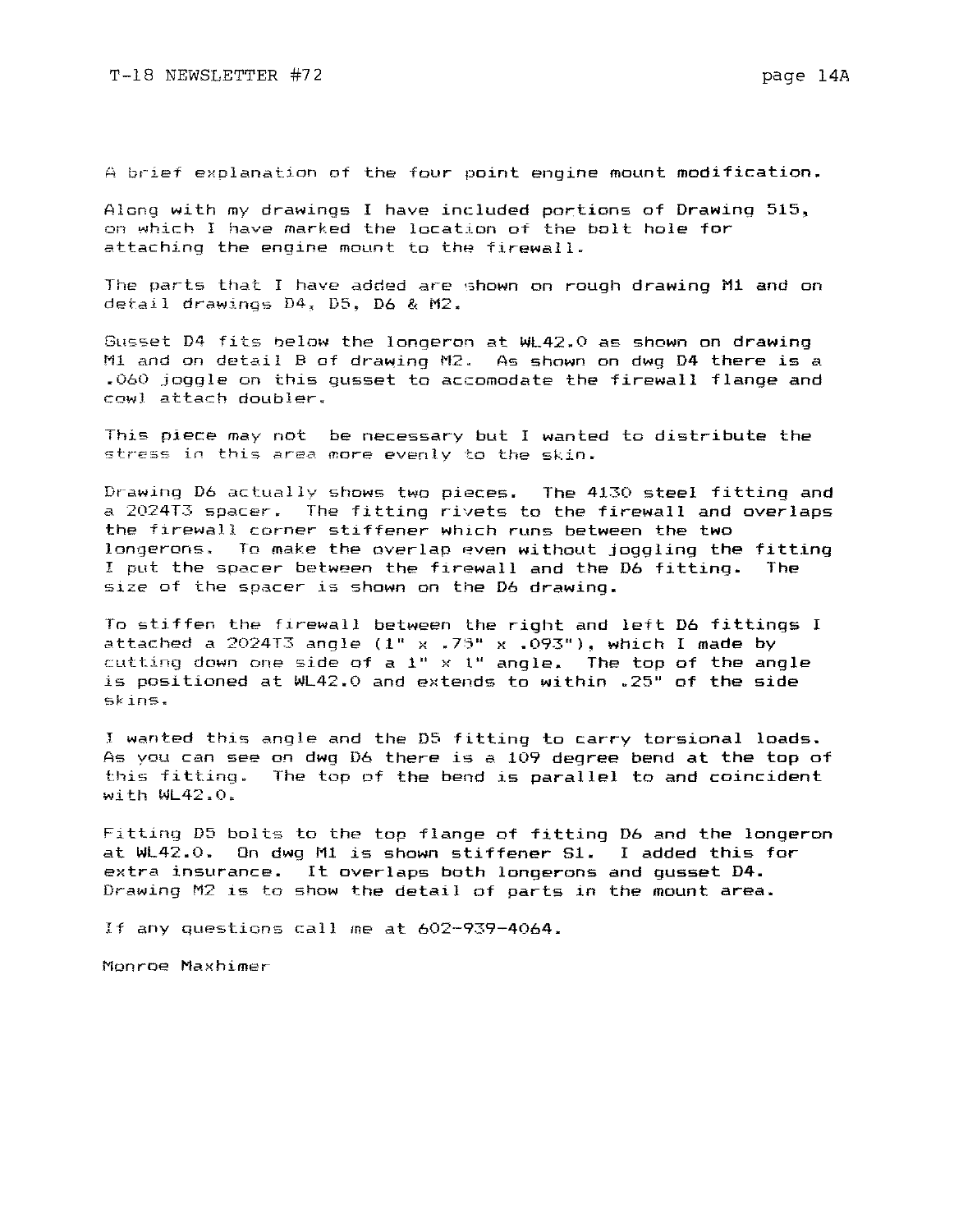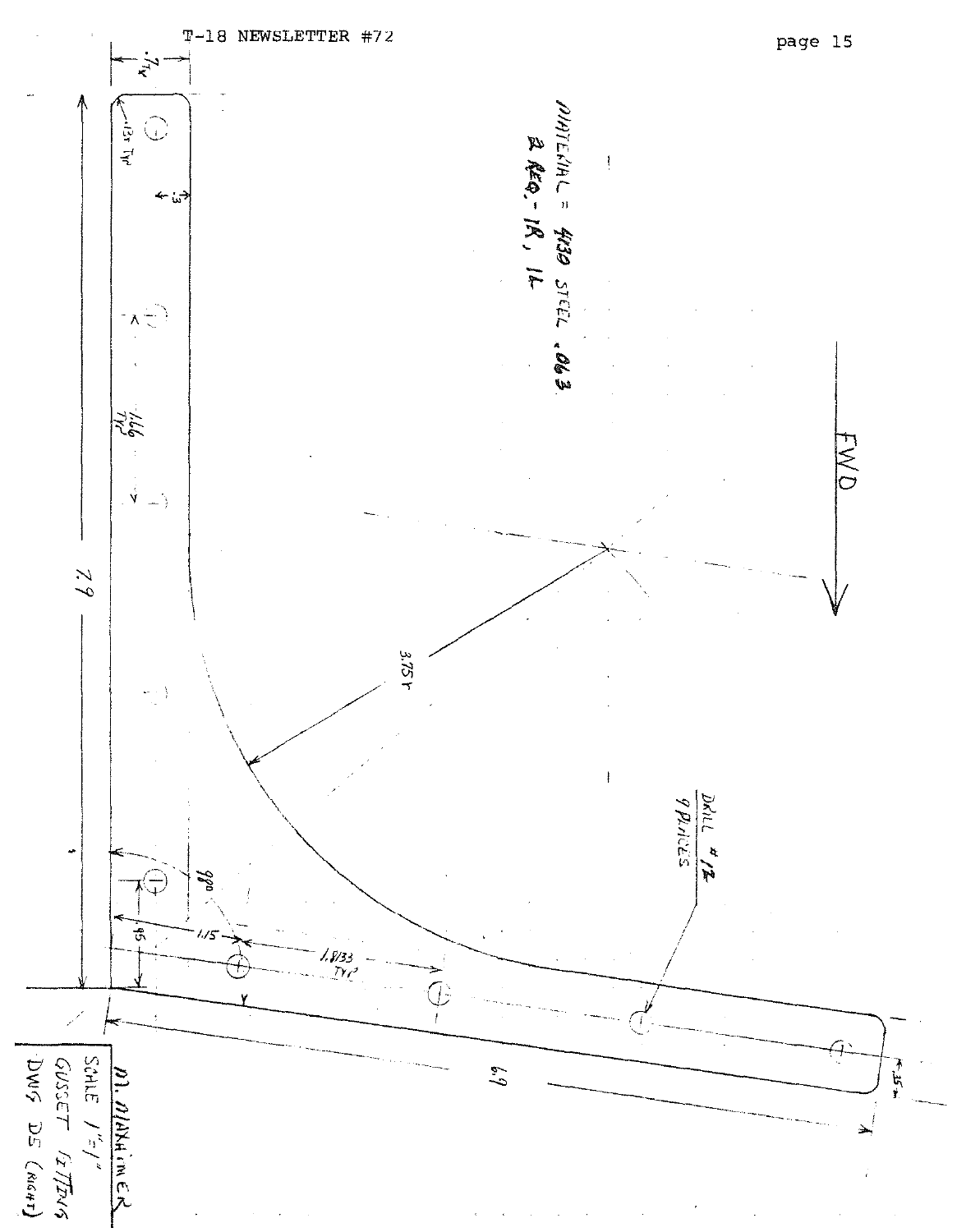

T-18 NEWSLETTER #72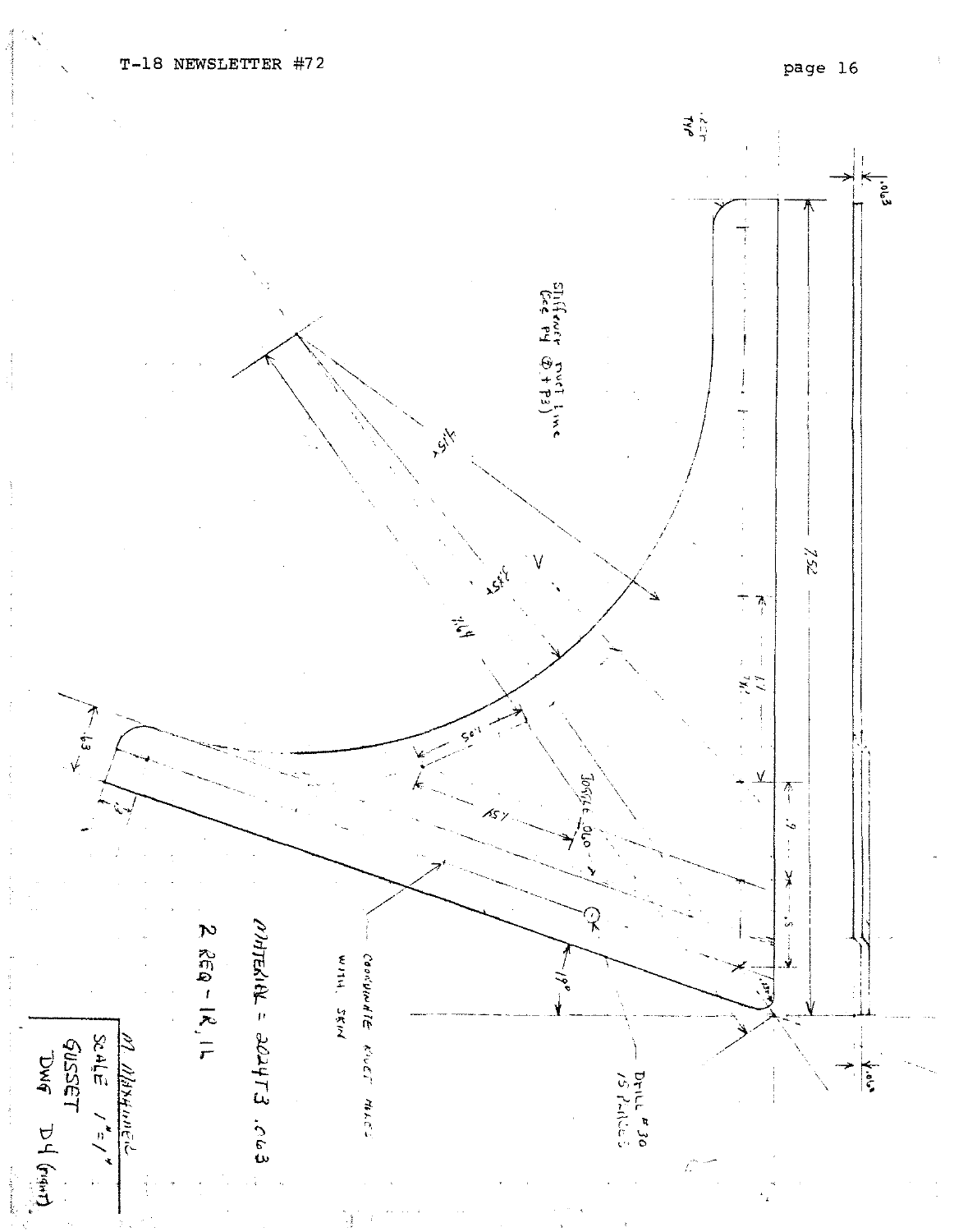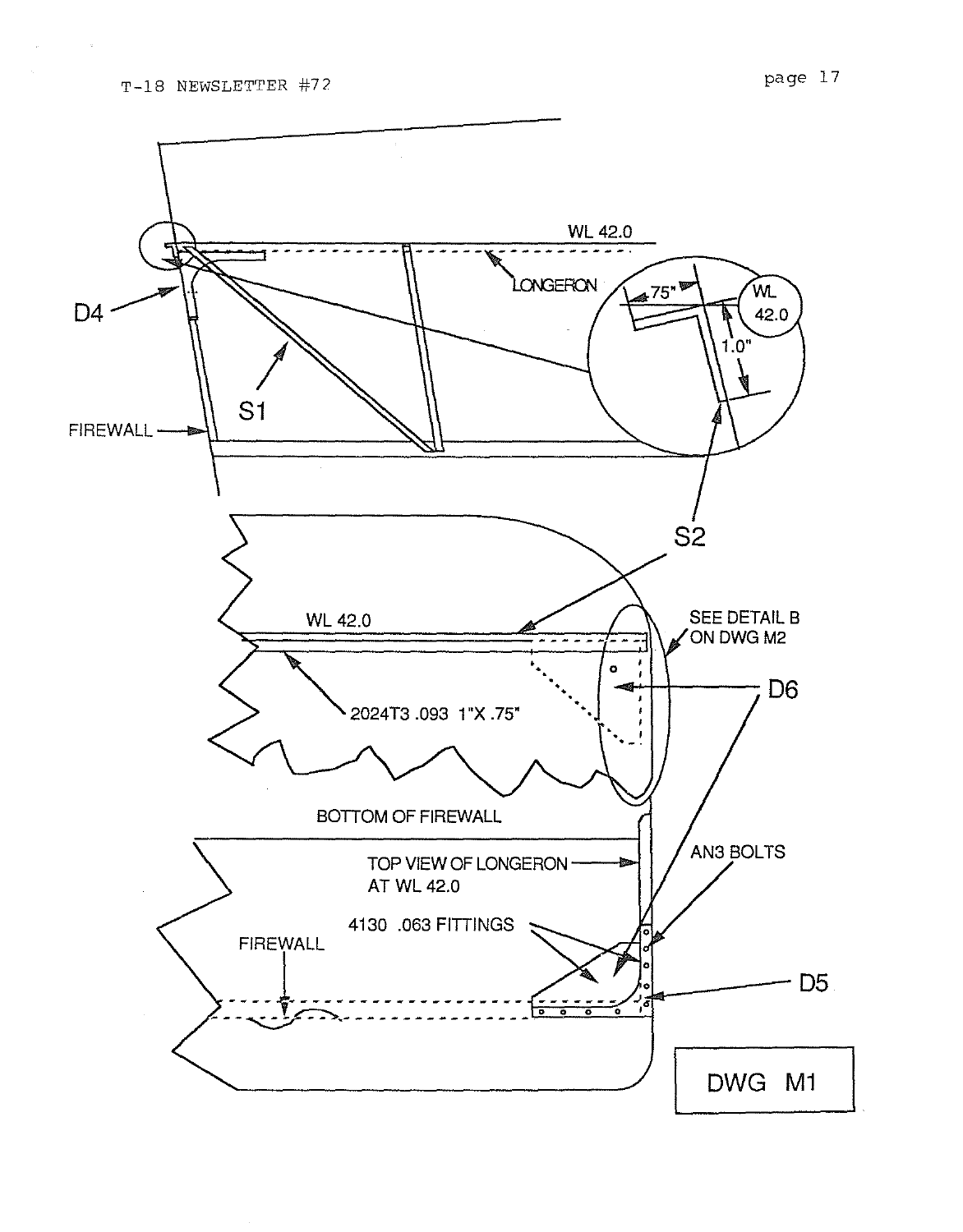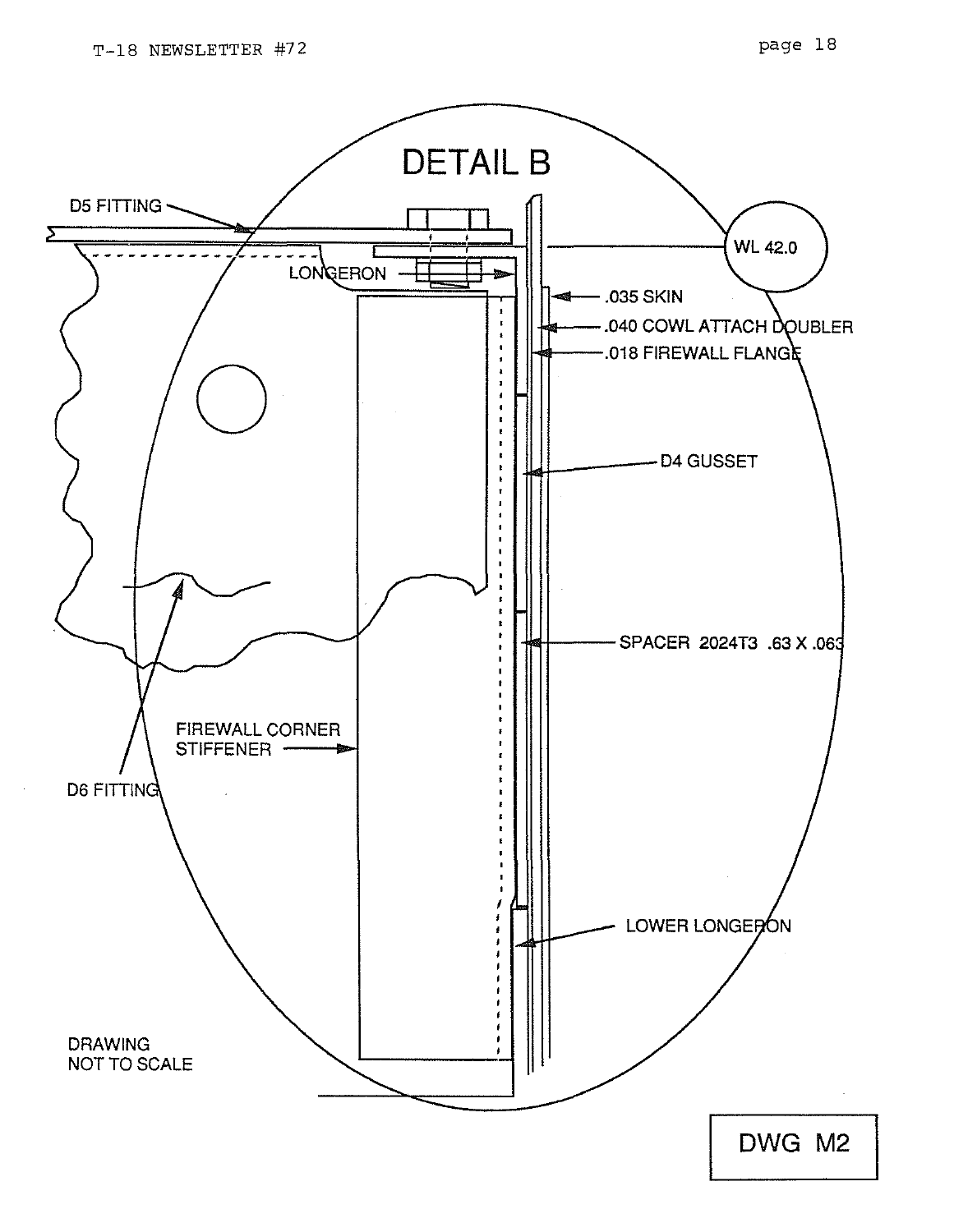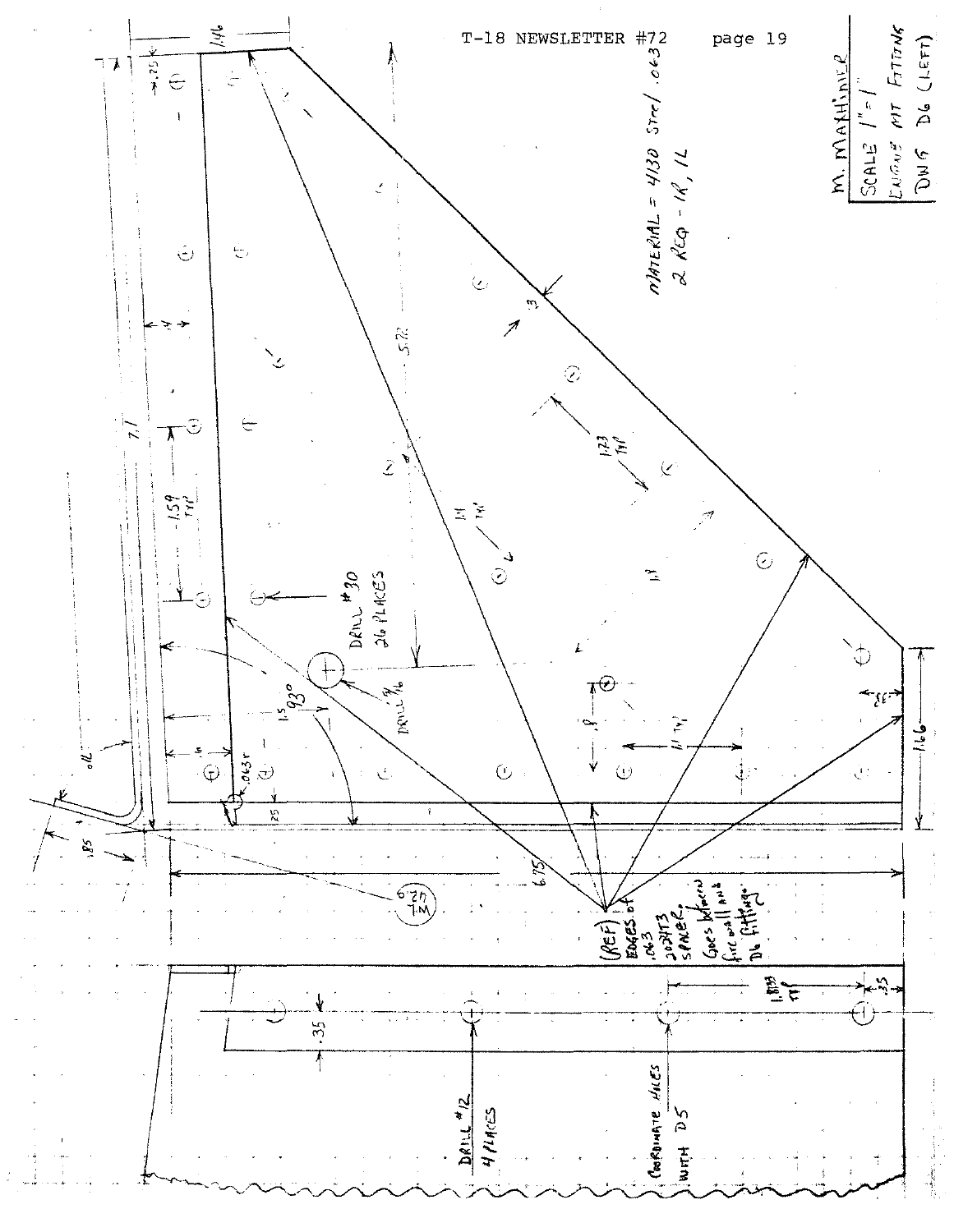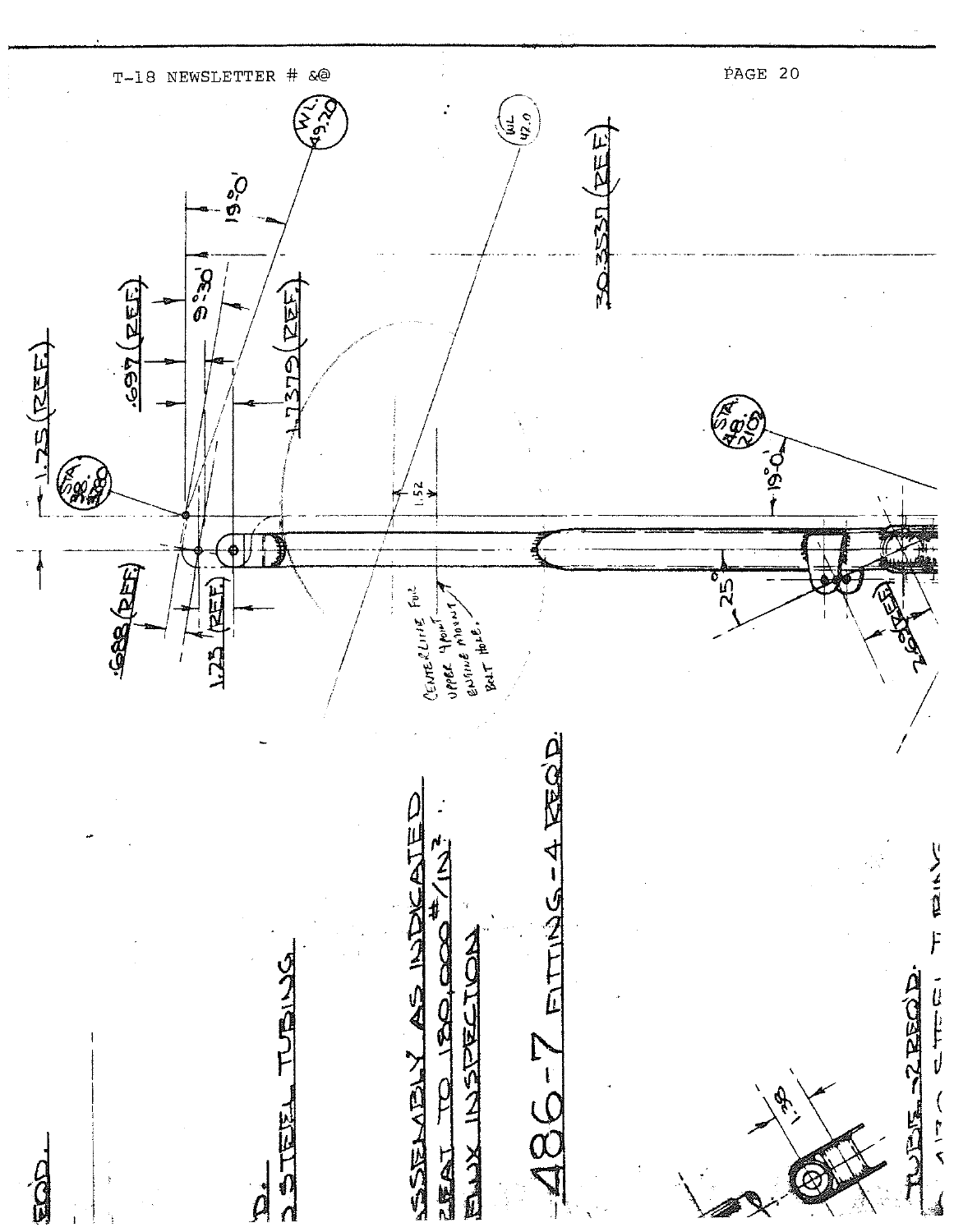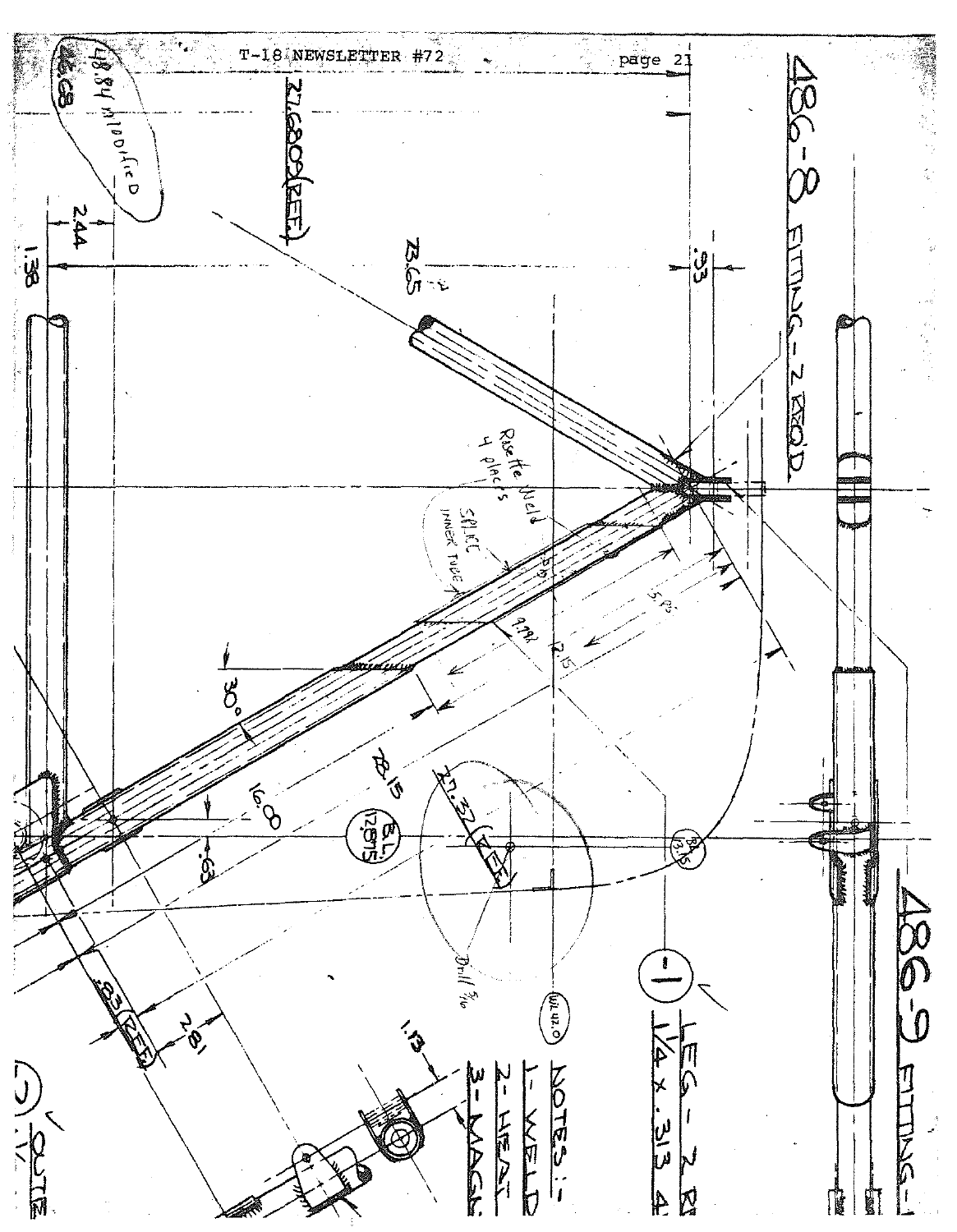If you think you can make the fall get-together , please send Jim Paine a card, so they can make plans for accomodations, etc. It looks like a beautiful spot, with lots to do, in the color brochure Jim brought to Texhoma .

June 22, 1989

**Mr.** Dick Cavin 10529 Someton Dallas, TX 75229

Dear Dick,

Regarding the Kentucky State Park reunion in October, would you please publish the following in the next T-18 Newsletter.

Reservations are to be made with Kentucky Dam Village State Resort Park Genera 1 Del ivery Gilbertsville, KY 42044-9999 Phone: (502)362-4271

If reservations are cancelled after 9/7/89, there will be a \$10 service charge. All reservations must be made by that time. The reservations should be made for the rooms being held for the Paine Party.

The rates are: \$42.75 (single) \$51.84 (double)

I will be sending out invitations to all those who have made the gettogether in the past, but perhaps we can pick up some new ones through the Newsletter.

Sincerely,  $\int$ 

Jim & Judy Paine 4240 Wagner Rd. <sup>D</sup>t OH (If you can come, don't forget to get up a "kitty" dim & Judy Paine<br>
4240 Wagner Rd. (If you can come, don't forget to<br>
Dayton, OH . (If you can come, don't forget to<br>
45440<br>
533-425-9670 spend \$100 for stamps these days). to re-imburse Jim for his mailing costs. It isn't

Have some extra space here, so will use for some FOR SALE notes:

BILL HALL, #2 Normandy Circle, Russellville, AR, 72801, has his T-18 for sale for \$16,500. It has an 0-290 in it and is a beautifully painted and finished A/C. It was built by Don Thompson in PA some years back.I have lost Bill's tel. #, but the A/C is 501. STEVE RIFFE, 3532 Tripp, Amarillo, TX, 79121 has an almost ready to fly project for sale. He has \$llk invested in it, but will sell for \$8900 OBO. The wing is the folding wing (new airfoil) and the wing was built by John walton. Fuselage is standard T-18. I can't find his letter that had details, but I do know it's a good buy for someone. steve just lost interest after his dad died, as it was sort of a partnership project. Give him a call..... I forgot to mention that Bill lost his hangar +building new house.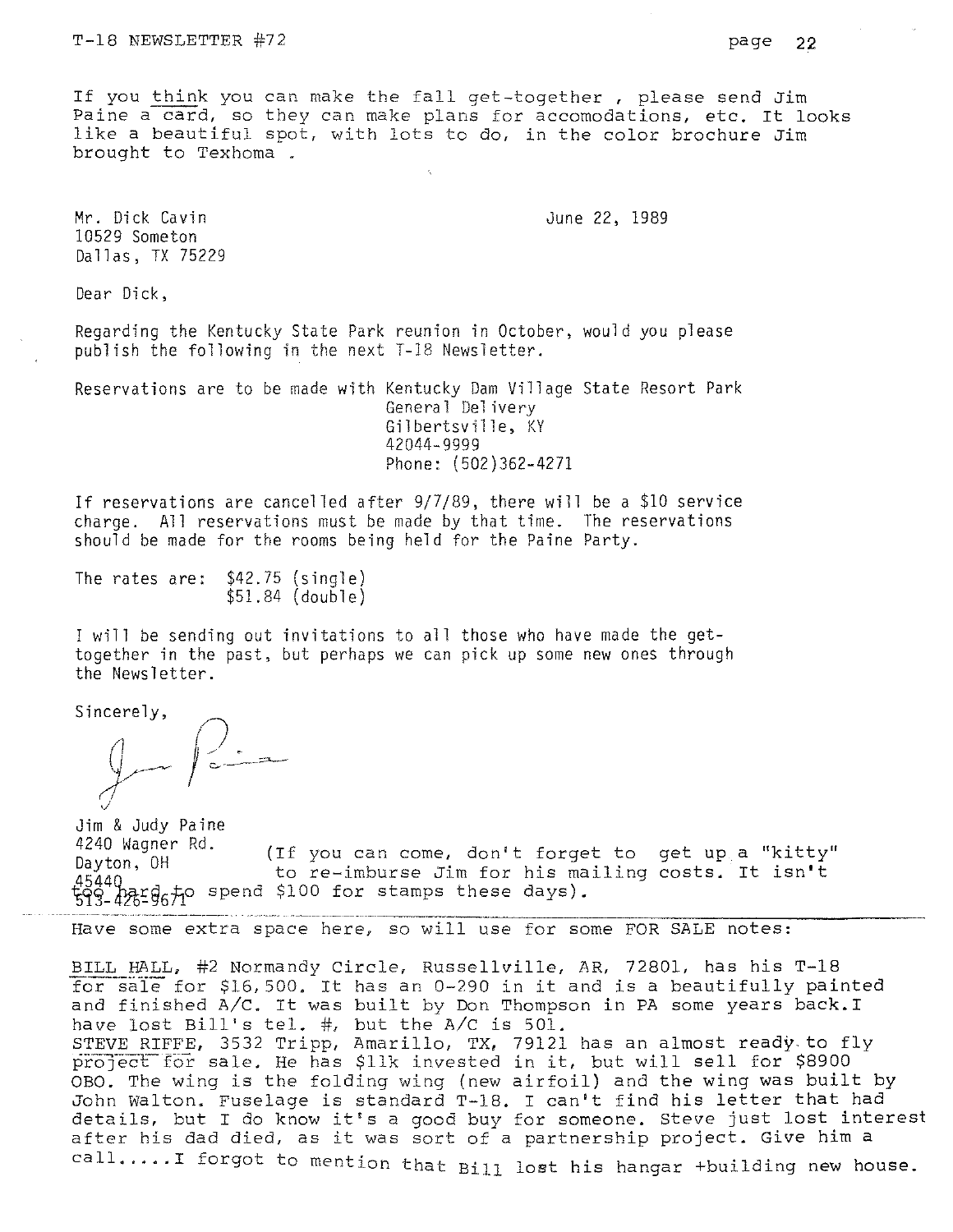#### T-18 NEWSLETTER #72 page 23

As you can see from the copy on the previous pages, I have made an enroute change in the NL content, primarily to maintain continuity on the articles by Dick Penman and Monroe Maxheimer. I am also running out of time that I have available betweee now and OSH. Today is July 20 and I leave for OSH a week from today. I am taking the NL master *over* to VERN PEPPARD's GEOMAP plant today to be printed and collated and with a little luck I can *have* it in the mail a couple of days before <sup>I</sup>*have* to leave.If I run too late to get copies to you before OSH, I'll try to bring a few copies with me. Vern has invited me to be his copilot in his turboprop King Air, so we will *have* some cargo space. I'll be all *over* the place doing interviews, so won't see much of you until the Tues. nite dinner at Butch's. Sorry we slipped up on the T-18 Forum. I thought someone else was handling it & I guess they thought I was. We may still ha *ve* it.

I'll *have* to let you in on a little secret: We just got back from a 5 day trip, first driving up to Harrison, AR, (12 hours :) where I did an interview with BEN CUPP for a story in SPORT AVIATION, with pix and a demo flite. Ben-has his new cowling on, altho' unpainted, and still hasn't had time to do his gear leg fairings, but it GOES! At 3500' MSL, with nad time to do his gear leg fairings, but it GOES: At 3500 MSL, with<br>surface temps above 90<sup>0</sup> it indicates 195 mph....and Ben says his A/S is pretty accurate! In my book, the V-6 in the T-18' is a winner. The next day we drove up to Springfield, MO, where I visited with some old school chums, and then the next day we drove *over* to Wichita, KS, with a brief stop in Lamar, MO, for a quickie visit with Karl & Mazie Lipscomb, and wwe got to hear a first hand account of how their T-18 took a duck thru the windshield. Mazie face was a mess, but no permanent damage. Got into ICT in mid afternoon, just in time to see one of the modified Tri-Pacers, with a V-6 engine.It was a beautifully finished airplane and after some taking of pix with the cowl off..and on..I got my second ride in a V-6 powered airplane. Again, I was impressed with the performance. The next day Tom Foster, from the ELECTRO Prop Corp arrived with a 3 blader that they installed on DAVE BLANTON's test bed C-175, where it flew for some 15 hrs. before installing it on DAVY BLANTON's Sport Racer. You'll see it at OSH. Just last nite Tom Foster came thru DAL on the way to Wimberly, TX, where he is installing a two blade LECTRO prop on JIM FRENCH's 150 hp T-18. I will have stories in S<sub>.</sub>A. on all these airplanes, etc. You will also see the V-6 STOL at OSH and quite probably French's T-18, too.

Again, I want to thank all of you that sent in material for the NL and again encourage all of you to contribute a story (please). Thanks, too, for JIM HIDALGO for his work on pages 1 & 2 and the clever captions. We will be getting NL #73 out right after OSH, now that I've got some help. Hope to see all of you at OSH. If you need to contact me you can leave me a message at the EAA Press Bldg (just behind the tower).

Until then enjoy.

Dick Cavin

PLZ note the enclosed PERFORMANCE DATA SURVEY . Please take a few moments to fill this out and return to me. We **NEED** this info badly and/remember, co fill this out and return to me. We NEED this info badiy<br>it's as much for YOUR benefit as well as others. Okay/???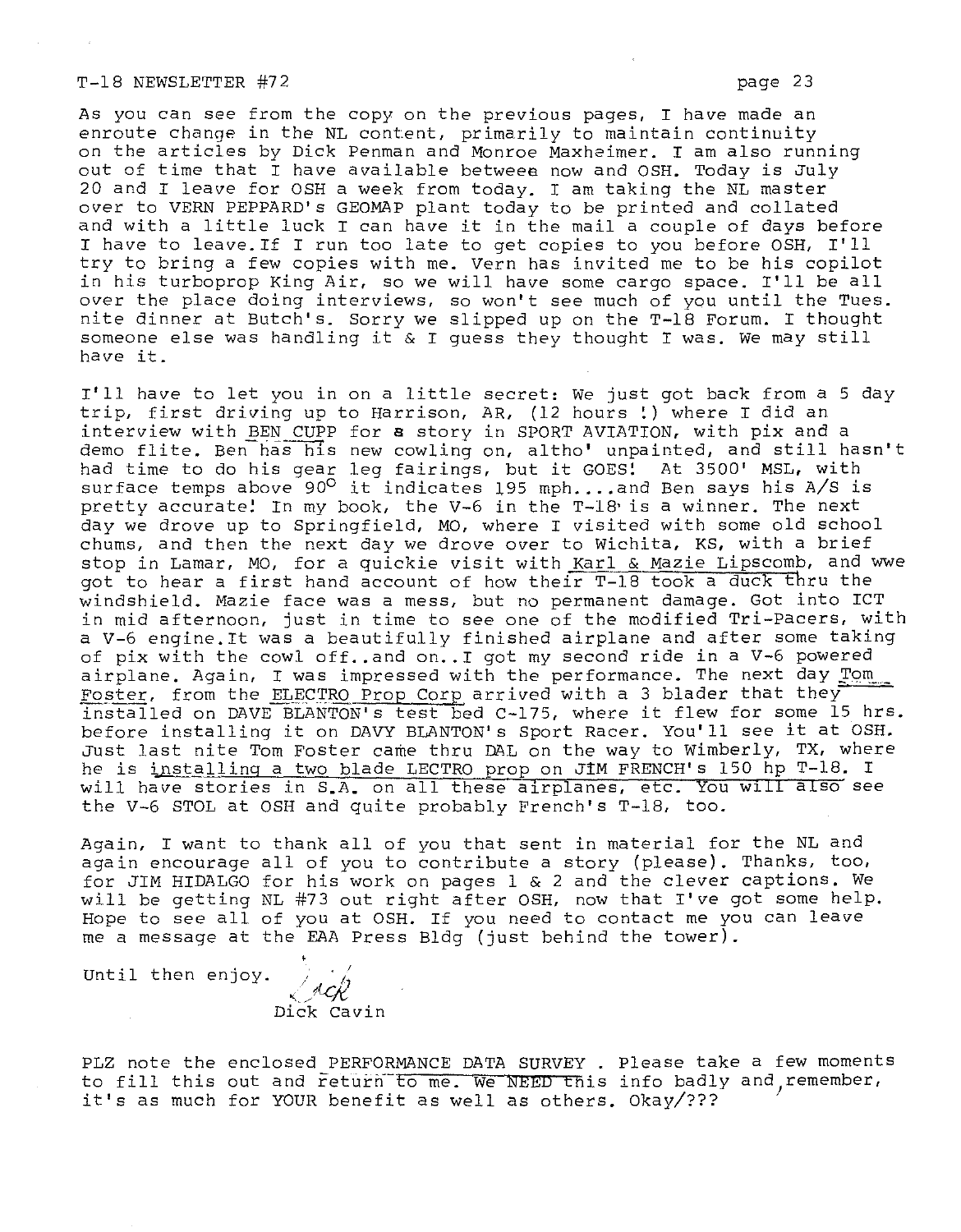$\label{eq:2.1} \frac{1}{2} \sum_{i=1}^n \frac{1}{2} \sum_{j=1}^n \frac{1}{2} \sum_{j=1}^n \frac{1}{2} \sum_{j=1}^n \frac{1}{2} \sum_{j=1}^n \frac{1}{2} \sum_{j=1}^n \frac{1}{2} \sum_{j=1}^n \frac{1}{2} \sum_{j=1}^n \frac{1}{2} \sum_{j=1}^n \frac{1}{2} \sum_{j=1}^n \frac{1}{2} \sum_{j=1}^n \frac{1}{2} \sum_{j=1}^n \frac{1}{2} \sum_{j=1}^n \frac{$